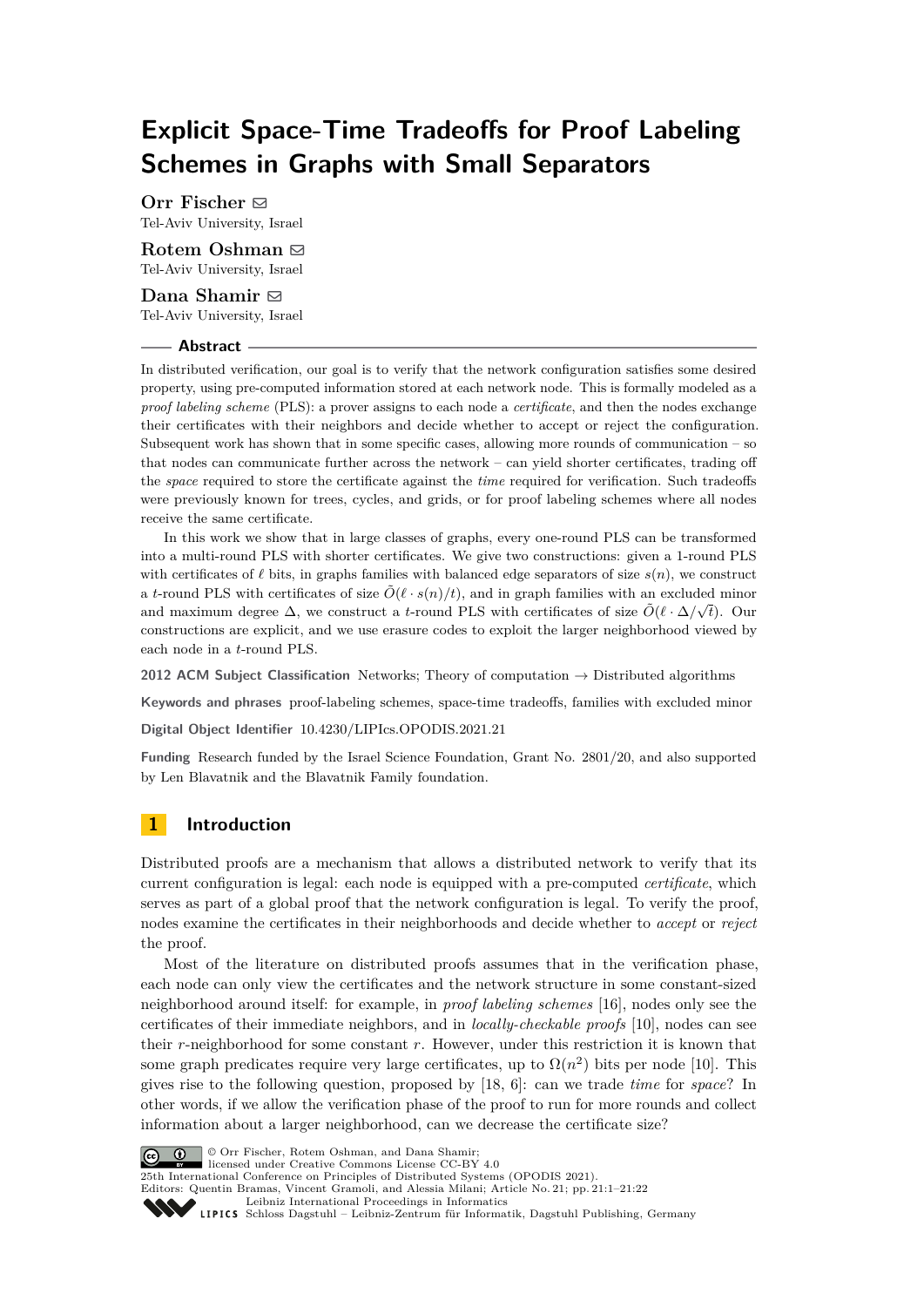### **21:2 Explicit Space-Time Tradeoffs for PLS in Graphs with Small Separators**

A distributed proof where the verifier runs in *t* rounds is called a *t-proof-labeling scheme*, or *t-PLS* for short [\[18\]](#page-16-2). Our goal when proving space-time tradeoffs is to show that for some problem or class of problems, as *t* grows, we can construct a *t*-PLS with smaller certificates. Several such tradeoffs are shown in [\[18,](#page-16-2) [6\]](#page-15-0): for example, in [\[18\]](#page-16-2) it is shown that every graph property on *n*-vertex graphs can be verified using certificates of size  $O(n^2/t)$ , and in [\[6\]](#page-15-0) it is shown that in trees, cycles and grids, we can save a factor of  $O(t)$  in the certificate size of *any* proof-labeling scheme. However, the general case remains open [\[6\]](#page-15-0): is it true that for any network predicate we might wish to verify, the size of the certificate scales down as *t* grows? In the current paper we take a step in this direction, and show that for a large class of graphs the answer is positive.

Our main contributions are the following:

- We show that *erasure codes* are a useful building block for constructing *t*-PLS, yielding simple, explicit constructions with improved parameters.
- $\blacksquare$  We show that in two large classes of graphs namely, any graph family that excludes a fixed minor, and any graph family that admits a small balanced edge separator<sup>[1](#page-1-0)</sup> – we can transform a 1-PLS into a *t*-PLS with reduced certificate size, depending on the exact parameters of the graph. These families include, for example, planar graphs (and more generally bounded-genus graphs), minor-closed graph famlies, bounded-treewidth graphs, and others.

Our proof for graph families with an excluded minor generalizes to any graph family with *polynomial expansion*, but for lack of space, we defer the more general case to the full version of the paper.

**Using erasure codes to construct** *t***-proof-labeling schemes.** Suppose we are given a 1-PLS Π, and wish to construct from it a *t*-PLS Π′ with shorter certificates. A natural approach, used in [\[18,](#page-16-2) [6\]](#page-15-0), is to take the certificate  $a<sub>v</sub>$  computed under  $\Pi$  for each node  $v$ , "chop it" into pieces  $a_v^1, \ldots, a_v^k$  of length  $|a_v|/k$  each (where  $k$  is a parameter of the construction), and distribute the pieces to *k* nodes in *v*'s *t*-neighborhood. In the *t*-round verifier of Π′ , node *v* collects the pieces, reconstructs its certificate  $a_v$ , and uses the original verifier of  $\Pi$  to decide whether to accept or reject.

The main difficulty when designing a *t*-PLS of this type is to decide, for each node *v*, which nodes in *v*'s vicinity should receive which pieces of *v*'s certificate, so that no single node *u* is given too many certificate pieces to store. Several such construction are given in [\[18,](#page-16-2) [6\]](#page-15-0), each tailored for a specific problem or class of graphs, and one construction in [\[6\]](#page-15-0) is non-explicit (i.e., the probabilistic method is used). Erasure codes offer a simple mechanism for simplifying this process: an erasure code encodes a string *w* into pieces  $c_1, \ldots, c_m$ , such that from any sufficiently large subset  $c_{i_1}, \ldots, c_{i_d}$  of pieces, we can reconstruct the original string *w*. This allows us not to worry about *which* nodes receive *which* pieces of a given certificate: any subset of sufficiently many pieces allows us to reconstruct the certificate in full. In Section [4](#page-6-0) we show that using erasure codes, we can simplify, unify and slightly improve two constructions from [\[18,](#page-16-2) [6\]](#page-15-0), which transform a 1-PLS where all nodes receive the same certificate (a *uniform PLS* [\[6\]](#page-15-0)) into a *t*-PLS with shorter certificates.

Using codes has other advantages as well: for example, if we use error-correcting codes (of which erasure codes are a special case) to encode the certificates of the nodes, we can gain some degree of resilience against *benign data corruption*, a scenario where the network configuration is still legal but the certificates of some nodes have become corrupted. In

<span id="page-1-0"></span><sup>&</sup>lt;sup>1</sup> We formally define the notion of balanced edge separators later in the paper, but informally, a graph is said to have small balanced edge separators if there is a small set of edges, whose removal partitions the graph into connected components that are not too large.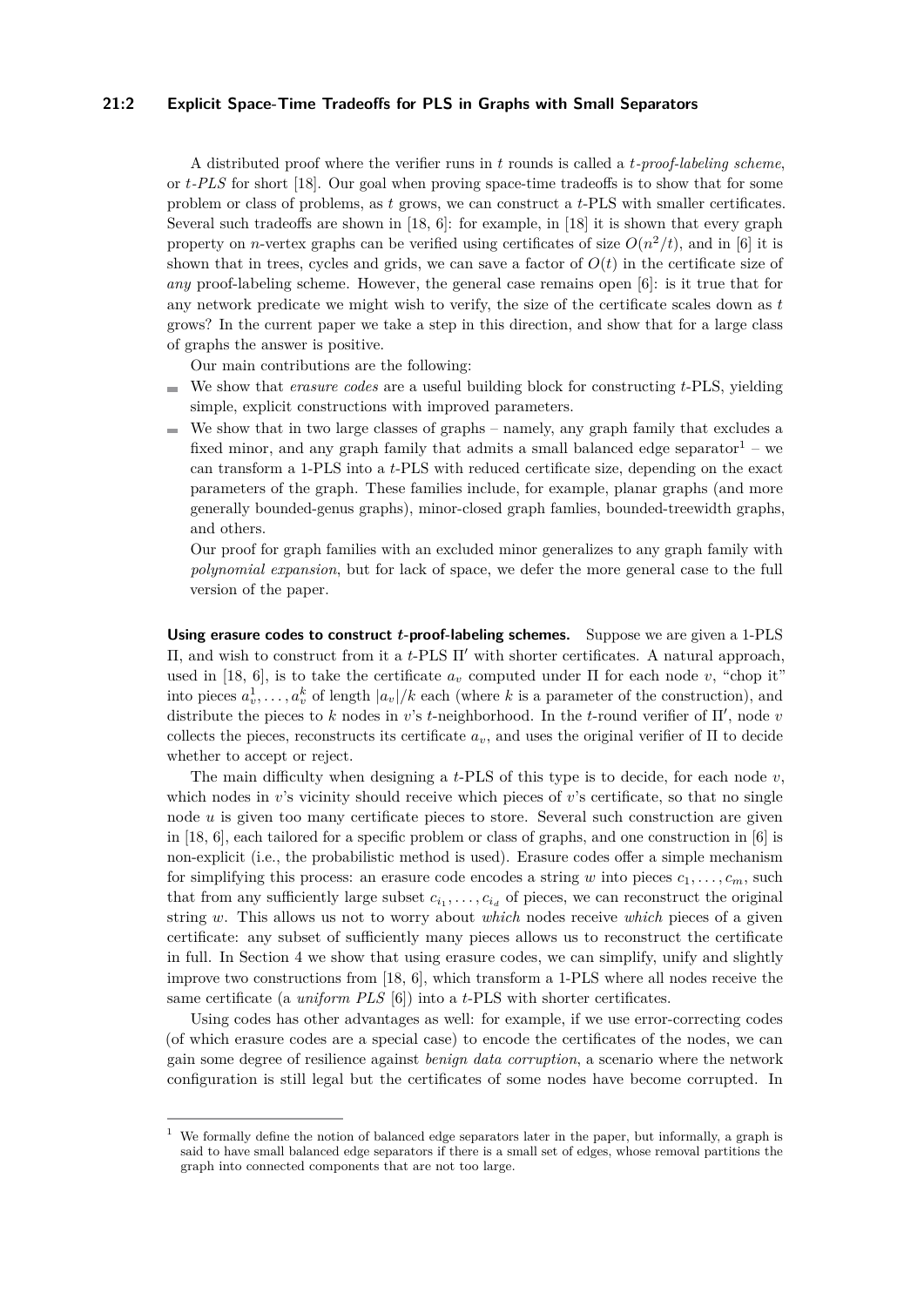<span id="page-2-0"></span>

**Figure 1** A partition of the graph, with border nodes indicated in black.

Section [4](#page-6-0) we define the notion of *resilient t-proof-labeling schemes*, and show that by compiling a 1-PLS into a *t*-PLS using an error-correcting code, we can withstand up to  $O(b(t))$  corrupted certificates in each *t*-neighborhood, assuming the *t*-neighborhood is of size at least *b*(*t*).

**Partition-based** *t***-proof-labeling schemes.** In [\[18,](#page-16-2) [6\]](#page-15-0) it is shown that in trees, cycles and grids, we can transform any 1-PLS with *ℓ*-bit certificates into a *t*-PLS with certificates of size  $O(\ell/t)$ . The idea underlying the three constructions (for trees, cycles and grids) is similar, and we refer to it as a *partition-based t-PLS*: we partition the graph into units  $U_1, \ldots, U_k$ , such that each unit

- $\blacksquare$ Has diameter *O*(*t*),
- Contains at least *r* nodes, where *r* is a parameter of the construction, and ÷
- Contains few *border nodes* nodes that have neighbors outside the unit (see Fig. [1\)](#page-2-0).

In the *t*-PLS, we take the 1-PLS certificate  $a<sub>v</sub>$  of each border node *v*, and split  $a<sub>v</sub>$  into smaller pieces  $a_v^1, \ldots, a_v^s$ , where  $s = \Theta(t)$ .<sup>[2](#page-2-1)</sup> We distribute the pieces across the nodes of *v*'s unit,<sup>[3](#page-2-2)</sup> in such a way that each node receives  $O(1)$  certificate pieces in total (from all the border nodes). The certificates of non-border nodes are simply ignored. In the resulting *t*-PLS, the certificate size is reduced by a factor of  $\Theta(t)$ .

To verify the proof, each border node  $v$  first reconstructs its original certificate  $a_v$  by collecting the *s* certificate-parts from its unit. Next, in each unit  $U_i$ , we check whether there is an assignment  $A_i$  of certificates to the non-border nodes of  $U_i$  which would cause all nodes of the unit to accept (including the border nodes, using the certificates they reconstructed for themselves); if so, the nodes of the unit accept, and otherwise they reject. The soundness of this scheme follows from the fact that since the certificates of the border nodes are fixed, we can "stitch together" the assignments  $A_1, \ldots, A_k$  that we found for the units  $U_1, \ldots, U_k$ into a global certificate assignment that would be accepted by the original 1-PLS.

In Section [5](#page-8-0) we define a general scheme for transforming a 1-PLS into a *t*-PLS, which codifies the strategy outlined above, and which we then instantiate for graph families that have small separators.

<span id="page-2-1"></span><sup>&</sup>lt;sup>2</sup> We describe here the parameters used in the constructions of  $[6]$ ; our constructions use different values.

<span id="page-2-2"></span><sup>&</sup>lt;sup>3</sup> In the case of trees, the construction from [\[6\]](#page-15-0) may distribute the pieces across the nodes of an adjacent unit, not necessarily *v*'s unit.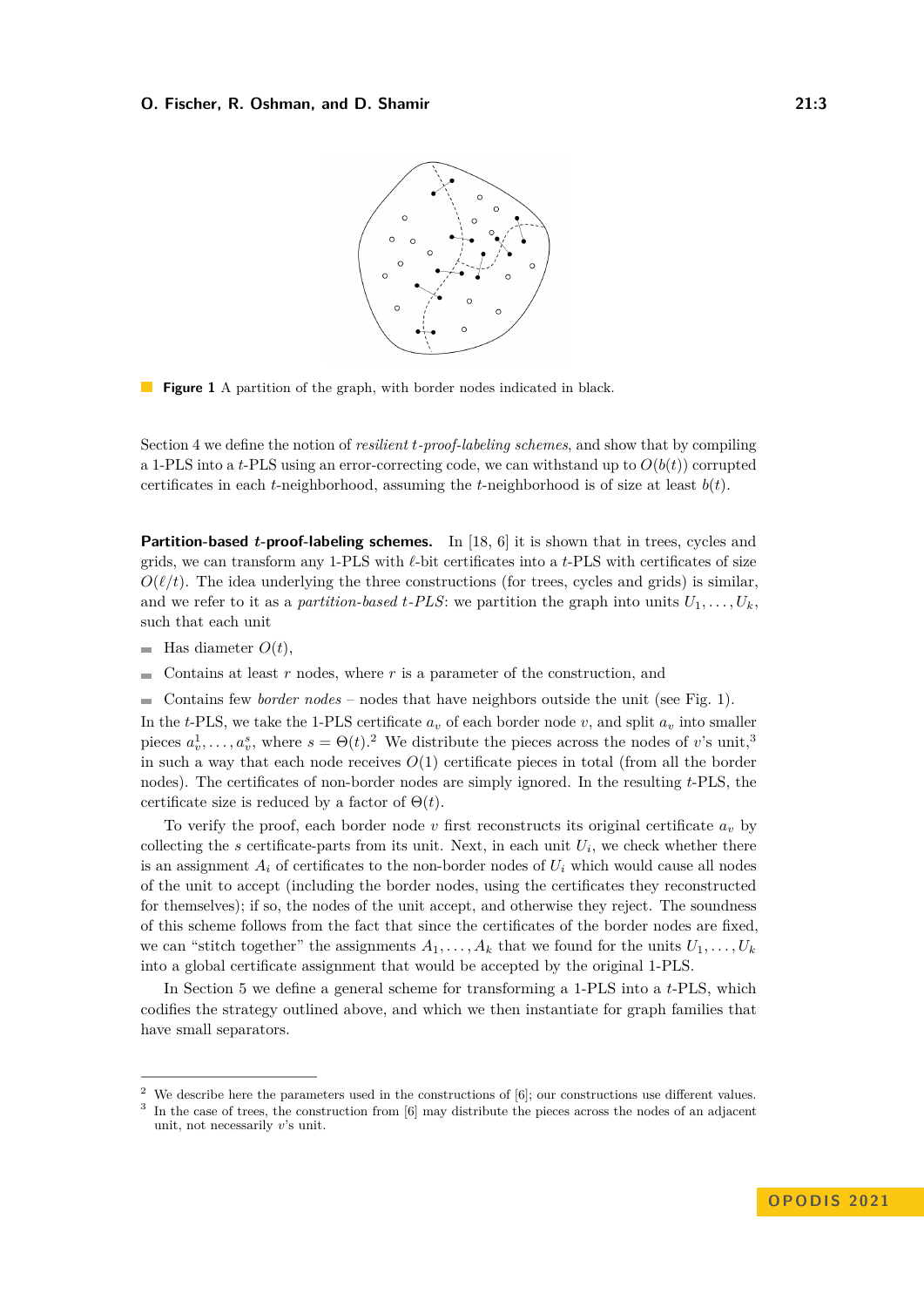### **21:4 Explicit Space-Time Tradeoffs for PLS in Graphs with Small Separators**

**Constructing** *t***-proof-labeling schemes for graphs with small separators.** The constructions given in [\[6\]](#page-15-0) for trees, cycles and grids exploit the fact that graphs of these classes can be partitioned into vertex-disjoint units such that if a unit  $U_i$  contains *b* border nodes, then the unit has at least  $\Omega(b \cdot t)$  nodes in total, allowing us to distribute pieces of the certificates of the border nodes across the unit efficiently. What other classes of graphs can be partitioned into units with large "area" and a small "perimeter"? It is natural to consider graphs with *bounded expansion*, such as planar graphs, or graphs with bounded treewidth. We show that indeed, there are two such classes of graphs for which we can construct a *t*-PLS with shorter certificates compared to a 1-PLS. In Section [7,](#page-11-0) we handle graph families that admit a *small balanced edge separator* (see Section [7](#page-11-0) for the definition), and prove:

<span id="page-3-1"></span>▶ **Theorem 1.** *Fix a subgraph-closed family*  $G$  *and a function*  $s : \mathbb{N} \to \mathbb{N}$ *, such that any*  $graph\ G \in \mathcal{G}$  has a balanced edge separator of size  $s(|V(G)|)$ . Let  $\Pi$  be a 1-PLS recognizing *some predicate*  $P$ *. Then for every*  $t \geq 2$ *, there exists a t-PLS*  $\Pi'$  *for*  $P$ *, such that for every configuration*  $(G, I) \in \mathcal{P}$  *of diameter at least t.* 

$$
cost(\Pi', (G, I)) = \tilde{O}\left(\frac{cost(\Pi, (G, I)) \cdot s(n)}{t}\right).
$$

Here, cost(Π*,*(*G, I*)) denotes the length of the certificate assigned by the PLS Π to the nodes of the graph *G*, when the input to each node is given by  $I: V(G) \to \mathcal{I}$  (see Section [3](#page-4-0) for the formal definitions).

Graphs that have small balanced edge separators include low-degree graphs with small treewidth; for example, outerplanar graphs have treewidth 2, and are known to admit a balanced edge separator of size at most  $O(\Delta)$ , where  $\Delta$  is the maximum degree.

In Section [8](#page-13-0) we handle graph families that excludes some constant-sized minor, and show:

<span id="page-3-2"></span>▶ **Theorem 2.** *Fix a family* G *of graphs that exclude some fixed minor H. Let* Π *be a 1-PLS recognizing some predicate*  $P$ *. Then for every*  $t \geq 2$ *, there exists a t-PLS*  $\Pi'$  *recognizing*  $P$ *, such that for every configuration*  $(G, I) \in \mathcal{P}$  *of diameter at least t and maximum degree*  $\Delta$ *,* 

$$
cost(\Pi', (G, I)) = \tilde{O}\left(\frac{cost(\Pi, (G, I)) \cdot \Delta}{\sqrt{t}}\right).
$$

Many interesting graph families can be described by a set of forbidden (excluded) minors; perhaps the most famous example is *planar graphs*, and more generally, graphs of fixed genus.

Strictly speaking, the two constructions above could be implemented without using erasure codes, but using erasure codes simplifies them.

We conjecture that the connection between the existence of an efficient *t*-PLS and bounded expansion goes both ways, namely, in graphs that are *good* expanders,<sup>[4](#page-3-0)</sup> a *t*-PLS cannot always have certificate size significantly smaller than a 1-PLS for the same predicate.

# **2 Related Work**

Distributed proofs, proof-labeling schemes have been extensively studied under various modeling assumptions (e.g. [\[2,](#page-15-1) [4,](#page-15-2) [5,](#page-15-3) [12,](#page-16-3) [13,](#page-16-4) [15,](#page-16-5) [14,](#page-16-6) [16,](#page-16-0) [19,](#page-16-7) [21,](#page-16-8) [7,](#page-15-4) [11,](#page-16-9) [17,](#page-16-10) [10\]](#page-16-1)). In the current section we discuss only prior work that is directly relevant to the current paper; we refer to the surveys of Feuilloley and Fraigniaud [\[3\]](#page-15-5) and of Suomela [\[22\]](#page-16-11) for a more complete overview of the field.

<span id="page-3-0"></span><sup>4</sup> An *expander* is a graph where every sufficiently-small set *S* of vertices has a *large boundary* – e.g., *S* has many outgoing edges, or many adjacent nodes, depending on the precise definition used.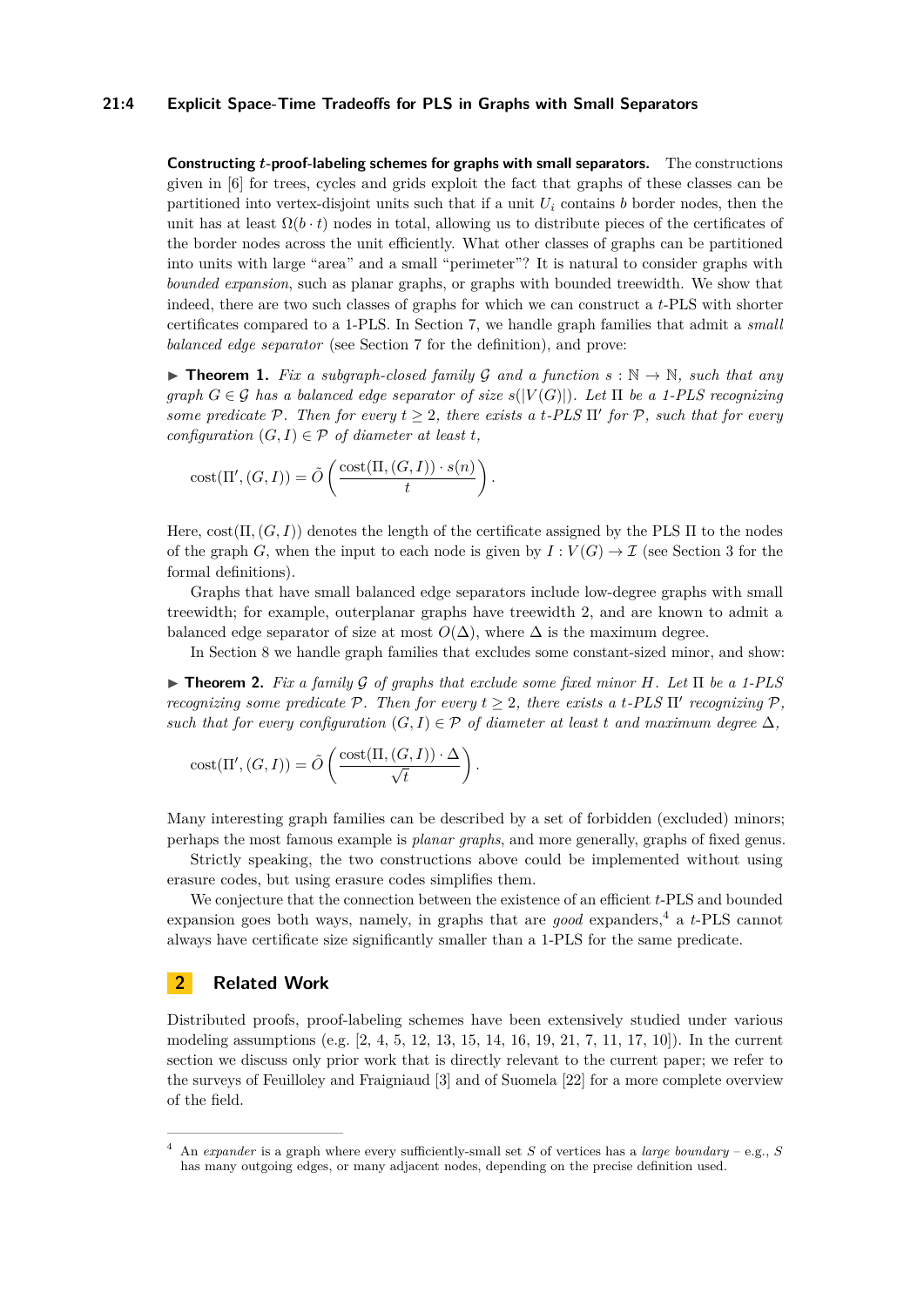While almost all work on proof-labeling schemes assumes that the verifier runs for a single round, Göös et al. [\[10\]](#page-16-1) considered a model where the verifier may run for *r* rounds, where *r* is a constant. Among other results, they showed a *universal* 1*-PLS* which uses  $O(\min(n^2, m \log n))$ -bit certificates by giving each node an encoding of the entire graph; this can be used to locally check any property  $P$ . On the other hand, they showed that there are properties that require a certificate size of  $\Omega(n^2)$  bits to be checked locally, such as the existence of a non-trivial automorphism.

Ostrovsky et al. [\[18\]](#page-16-2) introduced the notion of a *t*-PLS, in which the verification procedure is allowed to use *t* rounds of communication instead of only one. They analyze the tradeoffs between time (number of rounds), certificate size, and total communication, and show that the certificate size of a universal *t*-PLS is  $O(\min(n^2, m \log n)/t)$ . In the universal *t*-PLS of [\[18\]](#page-16-2), the graph is divided into blocks, and the representation of the graph is distributed the between the nodes in each block, such that each node can collect the entire graph representation from its *t*-neighborhood. They also construct an optimal *t*-PLS that determines whether a graph is acyclic using  $O(\log n/t)$ -bit certificates, and prove a matching lower bound.

Feuilloley et al. [\[6\]](#page-15-0) gives additional general tradeoffs for *t*-proof-labeling schemes. First, they show near-linear scaling of the certificate size for any proof labeling scheme in trees, cycles and grids (as outlined in Section [1\)](#page-0-0). In the current paper we use a similar but more general approach in larger classes of graphs. Feuilloley et al. [\[6\]](#page-15-0) also show that every *uniform* 1-PLS (a PLS in which the prover gives the same certificate to all the nodes) can be transformed into a *t*-PLS with certificates smaller by a factor of  $O(\log(n)/b(t))$ ; here, *b*(*t*) is the minimum number of nodes in a *t*-neighborhood of a node in the graph. Their construction uses the probabilistic method: they show that if each node stores each bit of the original certificate with probability roughly  $log(n)/b(t)$ , then there is non-zero probability that each node will have all bits of the certificate in its *t*-neighborhood, which allows all nodes to recover the original certificate. In the current paper we use erasure codes to simplify the scheme, eliminate the multiplicative factor of  $log(n)$ , and obtain an explicit construction. Finally, [\[6,](#page-15-0) [18\]](#page-16-2) also construct *t*-PLS for specific problems (e.g., shortest paths and cycle-freeness).

# <span id="page-4-0"></span>**3 Preliminaries**

**Graph notation.** Given a graph  $G$ , we let  $V(G)$  and  $E(G)$  denote the vertex set and edge set of *G*, respectively. We let  $H \subset G$  denote the fact that *H* is a subgraph of *G* (that is,  $V(H) \subseteq V(G)$  and  $E(H) \subseteq E(G)$ ). We sometimes abuse notation by writing  $v \in G$  instead of  $v \in V(G)$ .

The neighborhood of a node  $v \in V(G)$  is denoted  $N(v)$ . The *t*-neighborhood of a node  $v \in V(G)$ , i.e., the set of all the nodes with distance at most *t* from *v*, is denoted  $B_t(v)$  ("the ball of size *t* around *v*"). We say that a graph *G* has growth  $b : \mathbb{N} \to \mathbb{N}$  if for every  $v \in V$ and  $t \geq 1$ ,  $|B_t(v)| \geq b(t)$ .

An *I*-configuration (or *configuration* for short) is a pair  $(G, I)$ , where  $G = (V, E)$  is a graph, and  $I: V \to \mathcal{I}$  is an assignment of inputs to the nodes of *G*. Given a family *G* of graphs, we denote by  $\mathcal{G}_{\mathcal{I}}$  the set of all *I*-configurations  $(G, I)$  where  $G \in \mathcal{G}$  and  $I: V \to \mathcal{I}$ .

**Proof labeling schemes.** Let  $\mathcal{G}_{\mathcal{I}}$  be a family of configurations, let  $\mathcal{P} \subseteq \mathcal{G}_{\mathcal{I}}$  be a predicate, and let  $t > 1$ . A *t-proof labeling scheme (t-PLS) for*  $P$  is a pair  $\Pi = (\textbf{Prv}, \textbf{Ver})$ , where

**Prv**, the *prover*, is a mapping that takes a configuration  $(G, I) \in \mathcal{P}$  and produces a certificate assignment  $\mathbf{Prv}(G, I) = \{a_v\}_{v \in V(G)}$  for the nodes of *G*, where  $a_v \in \{0, 1\}^*$  for each  $v \in V(G)$ .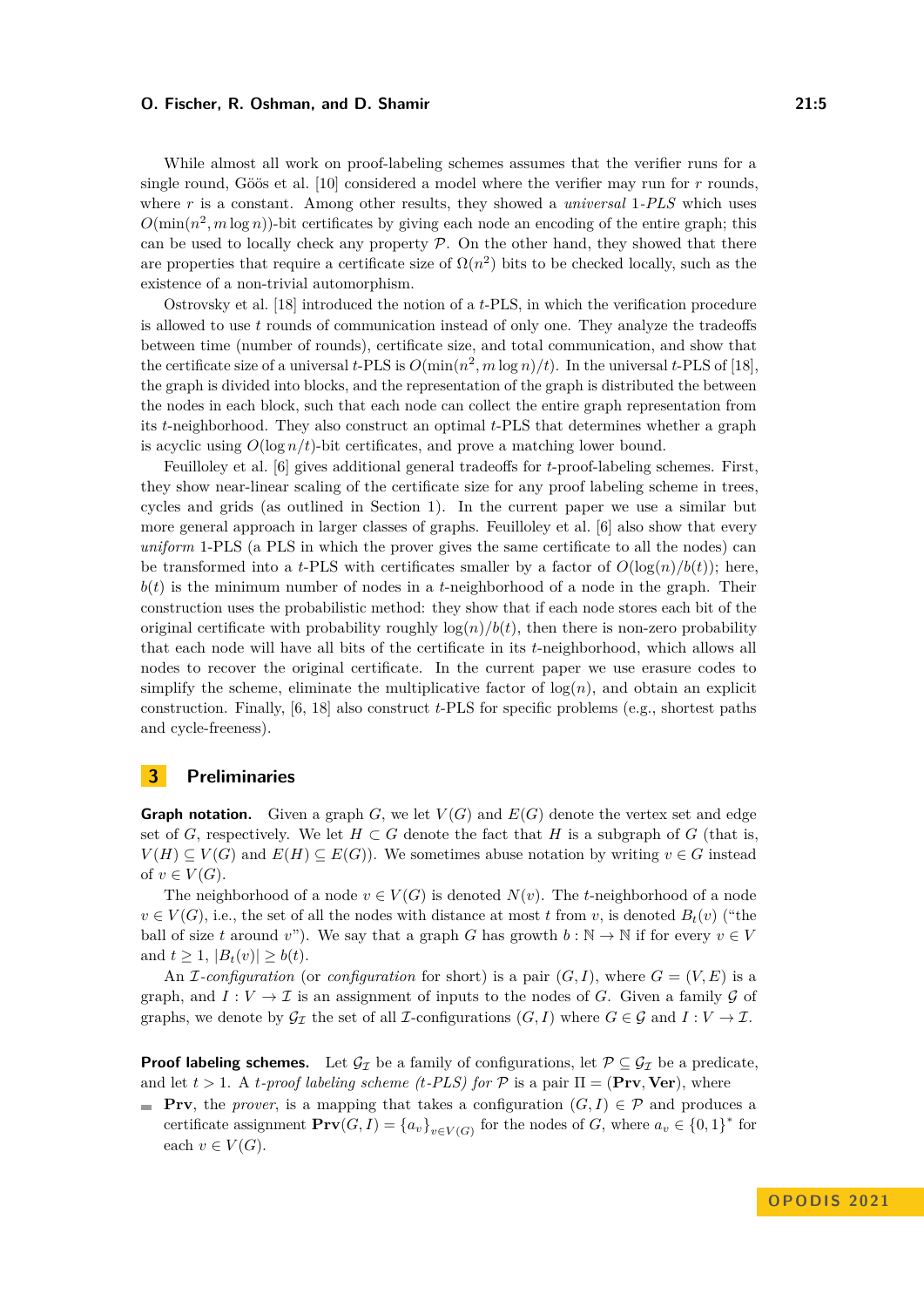### **21:6 Explicit Space-Time Tradeoffs for PLS in Graphs with Small Separators**

- **Ver**, the *verifier*, is a *t*-round deterministic<sup>[5](#page-5-0)</sup> distributed algorithm that takes as input the certificate  $a_v \in \{0,1\}^*$  at each node *v*, and outputs a Boolean value. We let  $\text{Ver}(G, I, a, v)$ denote the output of the algorithm at node  $v \in V(G)$ , when executed in configuration  $(G, I)$ , with certificates  $a = \{a_v\}_{v \in V(G)}$ .
- We require:
- Soundness: for every configuration  $(G, I) \in \mathcal{G}_{\mathcal{I}}$  and certificate assignment  $a = \{a_v\}_{v \in V(G)}$ , if  $\textbf{Ver}(G, I, a, v) = 1$  for all  $v \in V(G)$ , then  $(G, I) \in \mathcal{P}$ .
- Completeness: for every configuration  $(G, I) \in \mathcal{P}$  and for every node  $v \in V(G)$  we have  $\mathcal{L}_{\mathcal{A}}$  $\text{Ver}(G, I, \text{Prv}(G, I), v) = 1.$

We note that the verifier may send arbitrarily large messages (i.e., the verifier is a *t*-round LOCAL algorithm).

A *1-PLS* is a restricted type of proof labeling scheme  $\Pi = (\textbf{Prv}, \textbf{Ver})$ , following the original definition from [\[16\]](#page-16-0): the prover is the same as in the case of  $t$ -PLS for  $t > 1$  above, but the verifier is restricted to a single round, where each node  $v$  sends its certificate  $a_v$  to all of its neighbors. In the case of a 1-PLS, we let  $\textbf{Ver}(v, I(v), N(v), a_v, \{a_u\}_{u \in N(v)})$  denote the output of the verifier at node *v*, when node *v*'s input is  $I(v)$ , its neighborhood is  $N(v)$ , its certificate is  $a_v$ , and its neighbors' certificates are  $\{a_u\}_{u \in N(v)}$ .

We say a *t*-PLS is *uniform* if it gives the same certificates to all nodes in the graph, i.e., for every  $(G, I) \in \mathcal{G}_{\mathcal{I}}$  and  $v, u \in V(G)$ ,  $\mathbf{Prv}(G, I)(v) = \mathbf{Prv}(G, I)(u)$ .

Given a *t*-PLS  $\Pi$  = (Prv, Ver), the *cost* of  $\Pi$  in a configuration  $(G, I)$ , denoted  $cost(\Pi, (G, I))$ , is the length of the longest certificate in  $\text{Prv}(G, I)$ . If  $\Pi$  is a *t*-PLS for a predicate P, we define the cost of  $\Pi$  in a family of configurations  $\mathcal{G}_{\mathcal{I}}$  as follows:

 $\text{cost}(\Pi, \mathcal{P}, n) = \max \{ \text{cost}(\Pi, (G, I)) : (G, I) \in \mathcal{P}, |V(G)| = n \}$ 

Note that the cost is based only on configurations that satisfy  $P$ , as the prover has no particular obligation otherwise.

**Initial knowledge.** Our techniques require the nodes to have unique identifiers, but generally the nodes do not need to know in advance the size of the graph or the value of any other graph parameter; accordingly, the *t*-PLS we construct in Section [4](#page-6-0) does not assume that nodes know the size of the graph. However, to simplify the presentation of the remainder of our results, following Section [4](#page-6-0) we do assume that the size *n* of the graph is known to all the nodes. This is not essential, but it avoids some technical details.

**Erasure codes.** An erasure code is a type of code that allows us to recover from the erasure of some symbols in the codeword:

<span id="page-5-1"></span>▶ **Definition 3.** *Given a prime number*  $q \in \mathbb{N}$  *and parameters*  $n, k, d \in \mathbb{N}$ *, an*  $(n, k, d)$ <sub>*q*</sub>-erasure code *is a pair* (*Enc, Dec*)*, where*

- $Enc: \mathbb{F}_q^k \to \mathbb{F}_q^n$  *is an* encoder,
- $Dec: (\mathbb{F}_q \cup \{?\})^n \to \mathbb{F}_q^k$  *is a* decoder,
- *For each*  $w \in \mathbb{F}_q^k$ , if  $c \in (\mathbb{F}_q \cup \{? \})^n$  is obtained from  $Enc(w)$  by replacing fewer than d *symbols by '*?', then  $Dec(c) = w$ .

<span id="page-5-0"></span><sup>5</sup> It is interesting to explore the case where the verifier is *randomized*, as this is known to help in some contexts [\[8\]](#page-15-6), but in the current paper the verifiers that we construct are deterministic.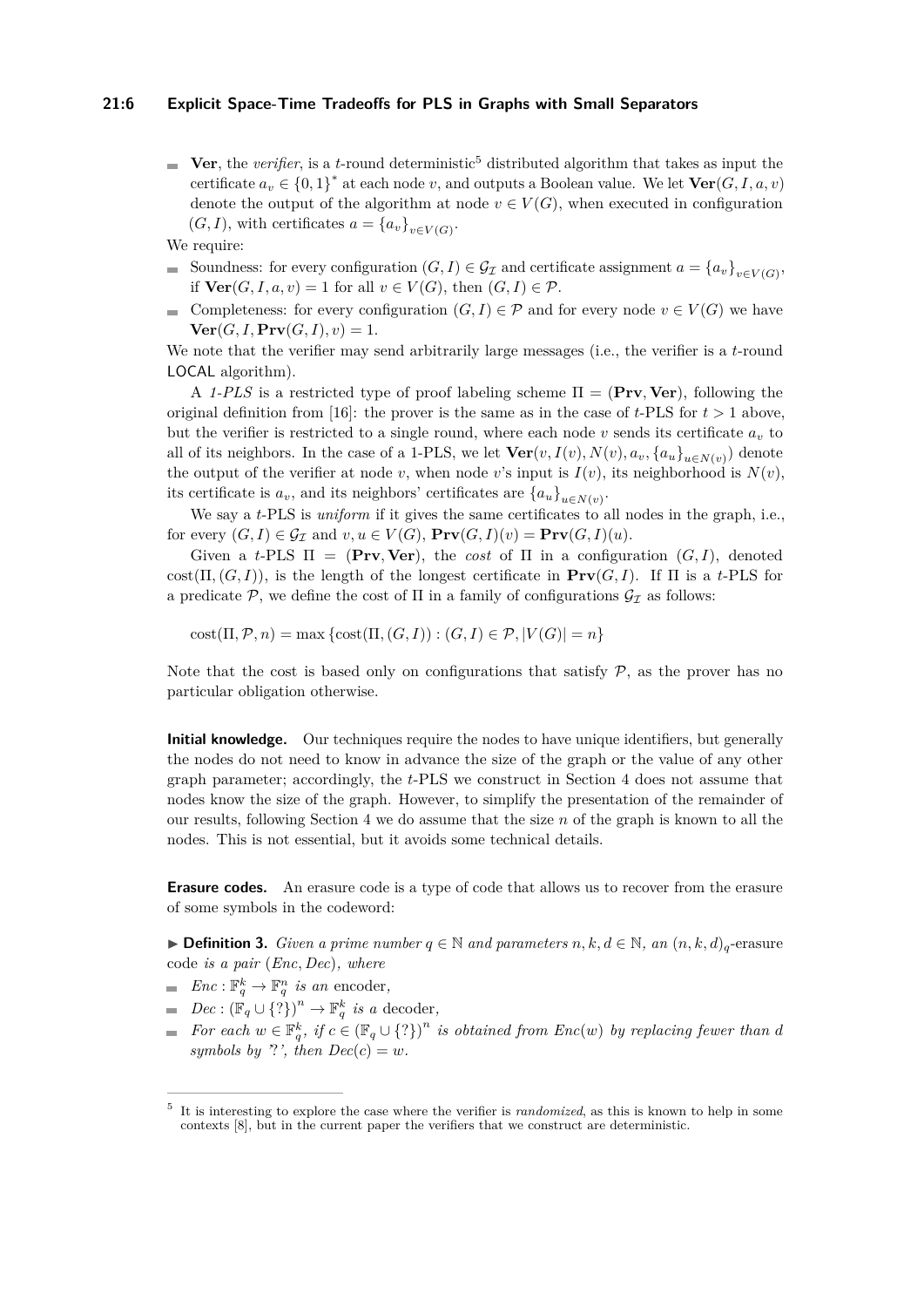Note that *n* is used for both the size of the graphs we are working with and the length of the code, and this suits our purposes, because whenever we apply an erasure code, the length of the code will be the number of nodes in the graph: for convenience, we always produce one piece for each node in the graph, even though not all the pieces are used in every construction.

The codes that we use in the current paper are  $(n, k, n - k + 1)$ <sub>q</sub>-erasure codes, which are optimal in the number of erasures that they can tolerate. For such a code to exist, it suffices to have  $k \leq n \leq q$  [\[20\]](#page-16-12). The celebrated *Reed-Solomon code* is an example of such a code.

Definition [3](#page-5-1) assumes that the decoder is given a string of length *n* where at most *d* symbols have been *erased*, i.e., replaced by '?'. For our purposes here, it is more convenient to think of the decoder as a function that takes a set of at most *n pieces*, which are numbered symbols of the form  $(i, c) \in [n] \times \mathbb{F}_q$ , and reconstructs a word  $w \in \mathbb{F}_q^k$ . Formally, given a set  $S = \{(i_1, c_1), \ldots, (i_{n'}, c_{n'})\}$  such that  $n' \leq n$  and  $i_j \neq i_{j'}$  for every  $j \neq j'$ , we abuse notation by writing  $Dec(S)$  to represent the output of the following procedure: let  $c' \in (\mathbb{F}_q \cup \{? \})^n$ be the string where

$$
c'_{j} = \begin{cases} c_{j} & \text{if } (j, c_{j}) \in S, \\ ? & \text{otherwise.} \end{cases}
$$

Then we return  $Dec(c')$ . (Note that this is well-defined, because we assumed that there is at most one value  $c_j$  such that  $(j, c_j) \in S$  for each *j*.)

**From binary certificates to codewords over**  $\mathbb{F}_q$ **.** In the current paper we use erasure codes to encode certificates that are represented as binary strings. To do so, we view the certificate as a string over some finite field  $\mathbb{F}_q$ , where *q* is a sufficiently large prime number. The size *q* of the field we must take depends on the total number *n* of pieces, the length *ℓ* of the binary certificate, and the number  $m \leq n$  of pieces that suffice to reconstruct the certificate: given  $n, \ell, m \in \mathbb{N}$ , let

$$
q(n,\ell,m) = \max\left(n, 2^{\lceil \ell/m \rceil}\right). \tag{1}
$$

Let  $\ell' = \lceil \ell / \log q_{n,\ell,m} \rceil$  be the number of  $\mathbb{F}_{q_{n,\ell,m}}$ -elements required to represent an  $\ell$ -bit string. By choice of  $q_{n,\ell,m}$  we have  $\ell' \leq m \leq n \leq q_{n,\ell,m}$ .

Throughout the paper, we fix a family  ${C_{n,\ell,m}}_{n,\ell,m\in\mathbb{N}}$  of erasure codes, where each  $C_{n,\ell,m} = (Enc_{n,\ell,m}, Dec_{n,\ell,m})$  is an  $(n,\ell',n-\ell'+1)_{q_{n,\ell,m}}$ -erasure code. (Such a code exists, because  $\ell' \leq m \leq n \leq q_{n,\ell,m}$ .) To encode a certificate  $a \in \{0,1\}^{\ell}$ , we view a as an  $\ell'$ -symbol string over  $\mathbb{F}_{q_{n,\ell,m}}$ , and apply the encoder  $Enc_{n,\ell,m}$ . To reconstruct the certificate from *m* or more pieces, we apply the decoder  $Dec_{n,\ell,m}$  to obtain an  $\ell'$ -symbol string over  $\mathbb{F}_{q_{n,\ell,m}}$ , which we then view as an *ℓ*-bit binary string.

<span id="page-6-1"></span>When using the code  $C_{n,\ell,m}$ , the length (in bits) of each piece that we produce is

$$
\log q(n,\ell,m) = O((\ell/m) + \log n),\tag{2}
$$

matching the intuition that *m* pieces of size roughly *ℓ/m* are necessary and sufficient to reconstruct an *ℓ*-bit string.

### <span id="page-6-0"></span>**4 Space-Time Tradeoff for Uniform Proof Labeling Schemes**

Recall that a *uniform* proof labeling scheme is one where the prover assigns the same label to all nodes. To illustrate the usefulness of erasure codes, in this we use them to transform a uniform 1-PLS  $\Pi$  for a graph family with growth  $b : \mathbb{N} \to \mathbb{N}$ , into a *t*-PLS for the same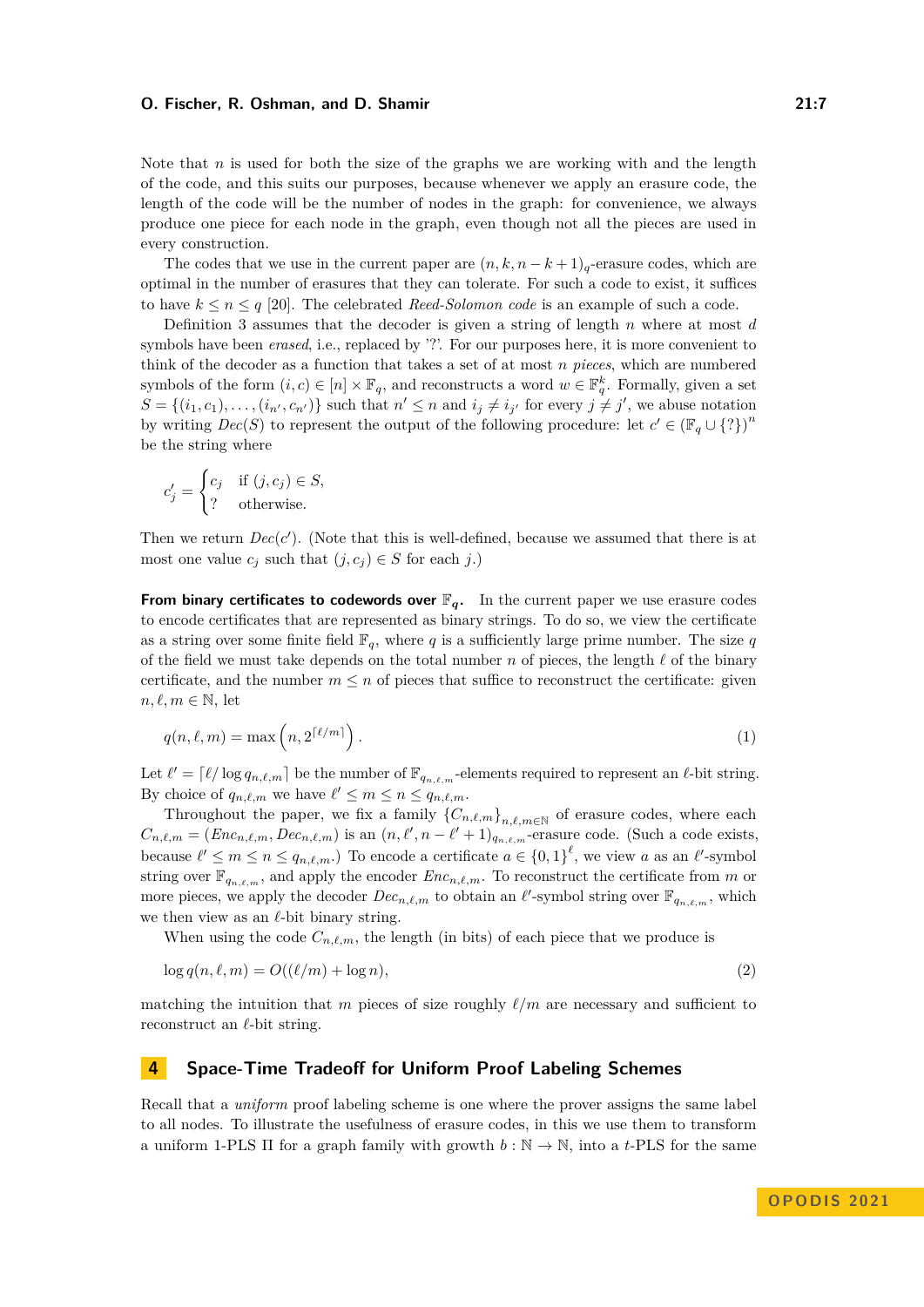### **21:8 Explicit Space-Time Tradeoffs for PLS in Graphs with Small Separators**

predicate using certificates that are smaller by a factor of roughly  $b(t-1)$ . This is a simpler, tighter and explicit proof for a similar claim from  $[6]$ , and it also generalizes the universal *t*-PLS from [\[18\]](#page-16-2).

In this section we do not assume that the nodes of the graph know the size *n* of the graph or the growth function *b*. (Since the size of the certificates does depend on these parameters, we assume that certificates are encoded in some predetermined variable-length encoding.) Instead, we ask the prover to provide *n* and *b* to each node; the prover may lie, but we can show that this does not affect the soundness of our construction.

**► Theorem 4.** Let  $\mathcal{G}_{\mathcal{I}}$  be a family of configurations,  $\mathcal{P} \subseteq \mathcal{G}_{\mathcal{I}}$  be a predicate and  $\Pi$  be a *uniform 1-PLS for*  $P$ *. Then for every*  $t > 1$ *, there exists a t-PLS*  $\Pi'$  *for*  $P$ *, such that for every configuration*  $(G, I) \in \mathcal{P}$  *with n nodes and growth*  $b : \mathbb{N} \to \mathbb{N}$ ,

$$
cost(\Pi', (G, I)) = O\left(\frac{cost(\Pi, \mathcal{P}, n)}{b(t-1)} + \log n\right).
$$

**Proof.** Let  $\Pi = (\mathbf{Prv}, \mathbf{Ver})$  be the uniform 1-PLS and fix  $t > 1$ . Let  $k(n) = \text{cost}(\Pi, \mathcal{P}, n)$ . We define the *t*-PLS  $\Pi' = (\mathbf{Prv}', \mathbf{Ver}')$  as follows.

Given an n-node configuration  $(G, I) \in \mathcal{P}$  with growth factor  $b : \mathbb{N} \to \mathbb{N}$ , let  $a \in \{0, 1\}^{k(n)}$ be the certificate assigned by **Prv** to the nodes  $\{v_1, \ldots, v_n\}$  of *G*. For convenience we denote  $k = k(n), b = b(t-1)$  and  $q = q(n, k, b)$ . We use the erasure code  $C_{n, k, b} = (Enc_{n, k, b}, Dec_{n, k, b})$ to generate the encoding  $Enc_{n,k,b}(a) = (c_1, \ldots, c_n) \in \mathbb{F}_q^n$ .

The new prover  $\mathbf{Prv}'$  assigns each node *v* of *G* the certificate  $a'_v = (i, c_i, b, n)$ . The length of the certificate is  $O(k/b + \log n)$ : encoding the index  $i \in [n]$ , the ball size  $b = b(t - 1) \leq n$ , and the graph size *n* requires  $O(\log n)$  bits. The piece  $c_i \in \mathbb{F}_q$  is of length  $O(k/b + \log n)$ , by [\(2\)](#page-6-1).

Next we describe the verifier  $Ver'$ . Each node *v* uses *t* rounds of communication to learn the entire ball  $B_t(v)$  of radius *t* around itself, including all certificates of the nodes in  $B_t(v)$ . Node *v* verifies that:

- All certificates in the ball are well-formed 4-tuples.
- All certificates agree on the last two values (the claimed values of  $b$  and  $n$ ), and
- For any two certificates  $(i_1, c_{i_1}, b_1, n_1), (i_2, c_{i_2}, b_2, n_2)$  collected, we have  $i_1 \neq i_2$ .

In the sequel, we denote by  $s_x = (i_x, c_{i_x}, \tilde{b}, \tilde{n})$  the certificate of node  $x \in B_t(v)$ . As we said above, the values  $\tilde{b}$ ,  $\tilde{n}$  are the same across all certificates in  $B_t(v)$ , otherwise *v* rejects. Also let  $\tilde{k} = k(\tilde{n})$  and  $\tilde{q} = q(\tilde{n}, \tilde{k}, \tilde{b})$ .

For each  $u \in N(v) \cup \{v\}$ , let  $S_u = \{(i_x, c_{i_x}) : x \in B_{t-1}(u)\}$  denote the pieces in the  $(t-1)$ -ball around node *u*. Node *v* verifies that  $|S_u| \geq \tilde{b}$ ,  $i_x \in [\tilde{n}]$ , and  $c_{i_x}$  is an element of  $\mathbb{F}_{q}$ . Next, for each *u* ∈ *N*(*v*) ∪ {*v*}, node *v* uses the decoder *Dec*<sub>*n*,  $\tilde{k}$ ,  $\tilde{b}$  to reconstruct from  $S_u$ </sub> a certificate  $a_u = Dec_{\tilde{n}, \tilde{k}, \tilde{b}}(S_u) \in \{0, 1\}^{\tilde{k}}$ .

Finally, node *v* verifies that:  $a_u = a_v$  for every  $u \in N(v)$ , and that the original verifier  $\textbf{Ver}(v, I(v), N(v), a_v, \{a_u\}_{u \in N(v)})$  accepts. If so, node *v* accepts, and otherwise it rejects.

For lack of space, we omit the detailed proof that Π′ is sound and complete here. Completeness is straightforward; soundness is proven by showing that if all nodes accept, then all have reconstructed the same certificate  $a \in \{0,1\}^k$  for themselves and their neighbors, and the original verifier **Ver** accepts this certificate.

<span id="page-7-0"></span><sup>&</sup>lt;sup>6</sup> In [\[6\]](#page-15-0) it is claimed that the factor saved is  $b(t)$ , but we believe it should be  $b(t-1)$ , as the verifier requires one extra round to make sure that all nodes have reconstructed the same certificate.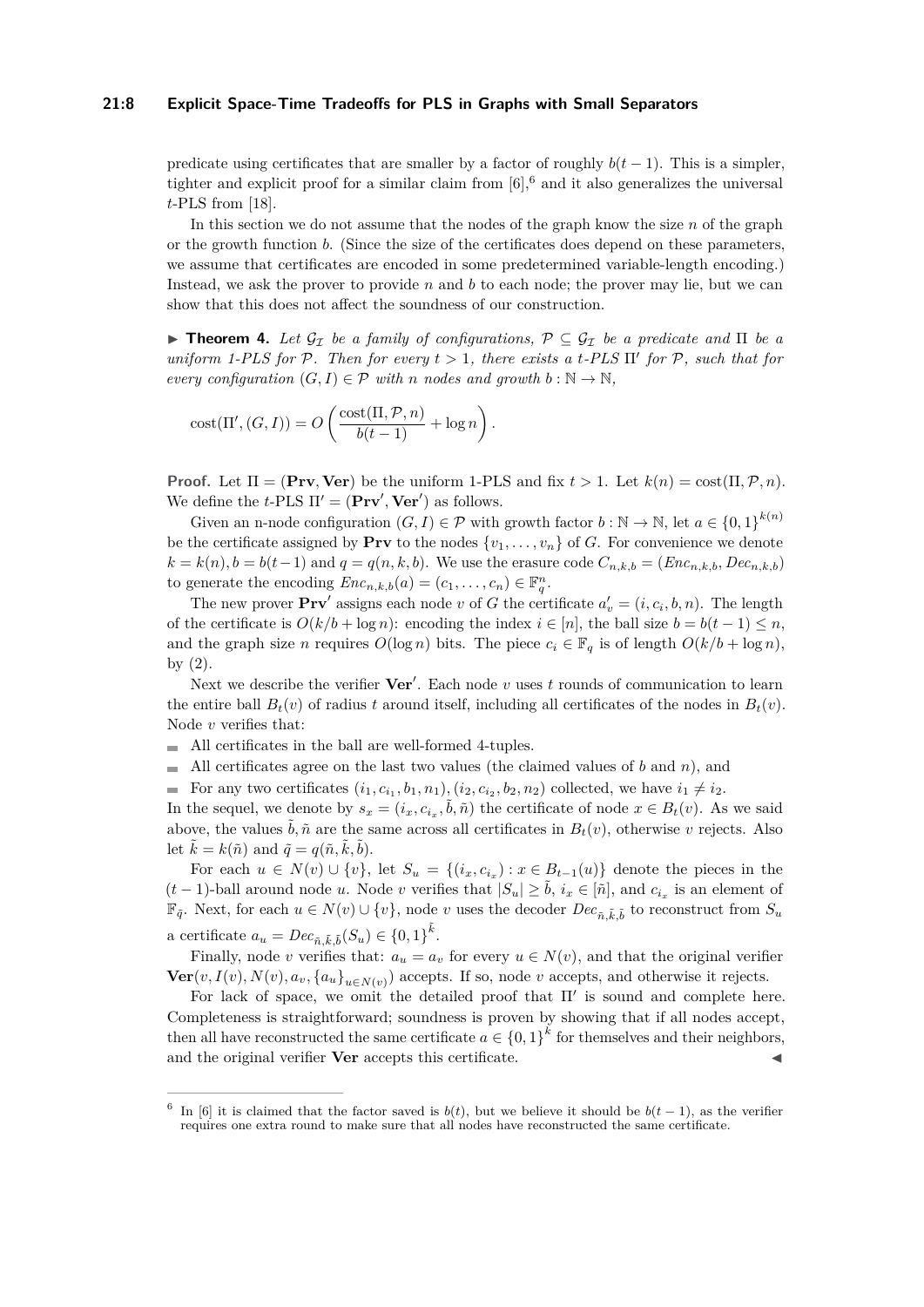**Bounding the message size.** In the universal *t*-PLS construction from [\[18\]](#page-16-2), the verifier uses messages whose size is bounded by the size of the certificate, whereas our construction above (and the corresponding one from [\[6\]](#page-15-0)) requires nodes to learn their entire *t*-neighborhood, which cannot be done using small messages. However, our construction is easily modified to work with messages whose size is bounded by the certificate size: instead of learning the entire neighborhood, we use pipelining to have each node collect *t* pieces from its *t*-neighborhood, allowing us to save a factor of  $\Theta(t)$  in the certificate size (instead of  $b(t-1)$ ). A bit of additional effort is required to ensure that all nodes reconstruct the same certificate; the details are deferred to the full version of the paper.

**Handling benign data corruption.** If we replace erasure codes by their more powerful cousins, *error-correcting codes*, we gain the ability to withstand some bounded number of *corrupted certificates* in every neighborhood. Since proof-labeling schemes are intended to enable fault-tolerance and self-stabilization, this can be useful. We introduce the notion of a *resilient t-PLS*:

▶ **Definition 5.** Let  $f : \mathbb{N} \to \mathbb{N}$ ,  $\mathcal{G}_{\mathcal{I}}$  a family of graph configurations and  $\mathcal{P}$  a Boolean predicate *over*  $\mathcal{G}_{\mathcal{I}}$ *. An f*-resilient *t*-PLS for  $\mathcal{P}$  *is a t*-*PLS*  $\Pi = (\textbf{Prv}, \textbf{Ver})$  *satisfying:* 

- *Soundness, defined as in Section [3.](#page-4-0)*
- *f*-resilient completeness: for every configuration  $(G, I) \in \mathcal{P}$  and node  $v \in V(G)$ , if a' is *a certificate assignment that agrees with*  $\text{Prv}(G, I)$  *on all but at most*  $f(r)$  *certificates in B<sub>r</sub>*(*v*) *for every*  $r \le t$ *, then*  $\text{Ver}(G, I, a', v) = 1$ *.*

In the full version of the paper, we show that using error-correcting codes, we can withstand  $f(t)$  potential corruptions in every *t*-neighborhood, and still save a factor of roughly  $b(t 1) - 2f(t-1)$  in the certificate size.

# <span id="page-8-0"></span>**5 Partition-Based** *t***-Proof-Labeling Schemes**

Next, we introduce our constructions for *t*-PLS in graphs with small separators. We begin by defining a class of *t*-PLS, called *partition-based schemes*, which codify the idea underlying our constructions and several constructions from [\[18,](#page-16-2) [6\]](#page-15-0), and in the following sections we give the details of our two concrete constructions.

In a partition-based scheme, we partition the graph into vertex-disjoint connected components  $C_1, \ldots, C_m$ , each with a small boundary  $Y_i \subseteq C_i$  separating it from the rest of the graph, and distribute the certificates of the boundary nodes across the nodes in their component. The diameter of each component must be less than *t*, so that during the verification phase, each node in the component can learn the entire component, and the boundary nodes can recover the pieces of their certificate. Formally, we require the following properties for each component  $C_j$  in the partition:

- **(P-1)** The induced subgraph  $G[C_i]$  is connected and has diameter at most *r*, where  $r < t 1$ is a parameter of the construction.
- **(P-2)** Only boundary nodes may have neighbors outside their own component: if  $u \in C_i$  has a neighbor  $v \in N(u)$  such that  $v \notin C_j$ , then  $u, v \in \bigcup_{i \in [m]} Y_i$ .

Given a 1-PLS  $\Pi = (\mathbf{Prv}, \mathbf{Ver})$  with certificate length k, and a partition satisfying the conditions above, we construct a *t*-PLS along the following outline.

**Partition-based provers.** Let  $k = k(n)$  and  $q = q(n, k, d)$ , where *n* is the size of the input graph (which we now assume is known to the nodes),  $k(n)$  is the certificate length of  $\Pi$  in graphs of size *n*, and *d* is a parameter of our construction.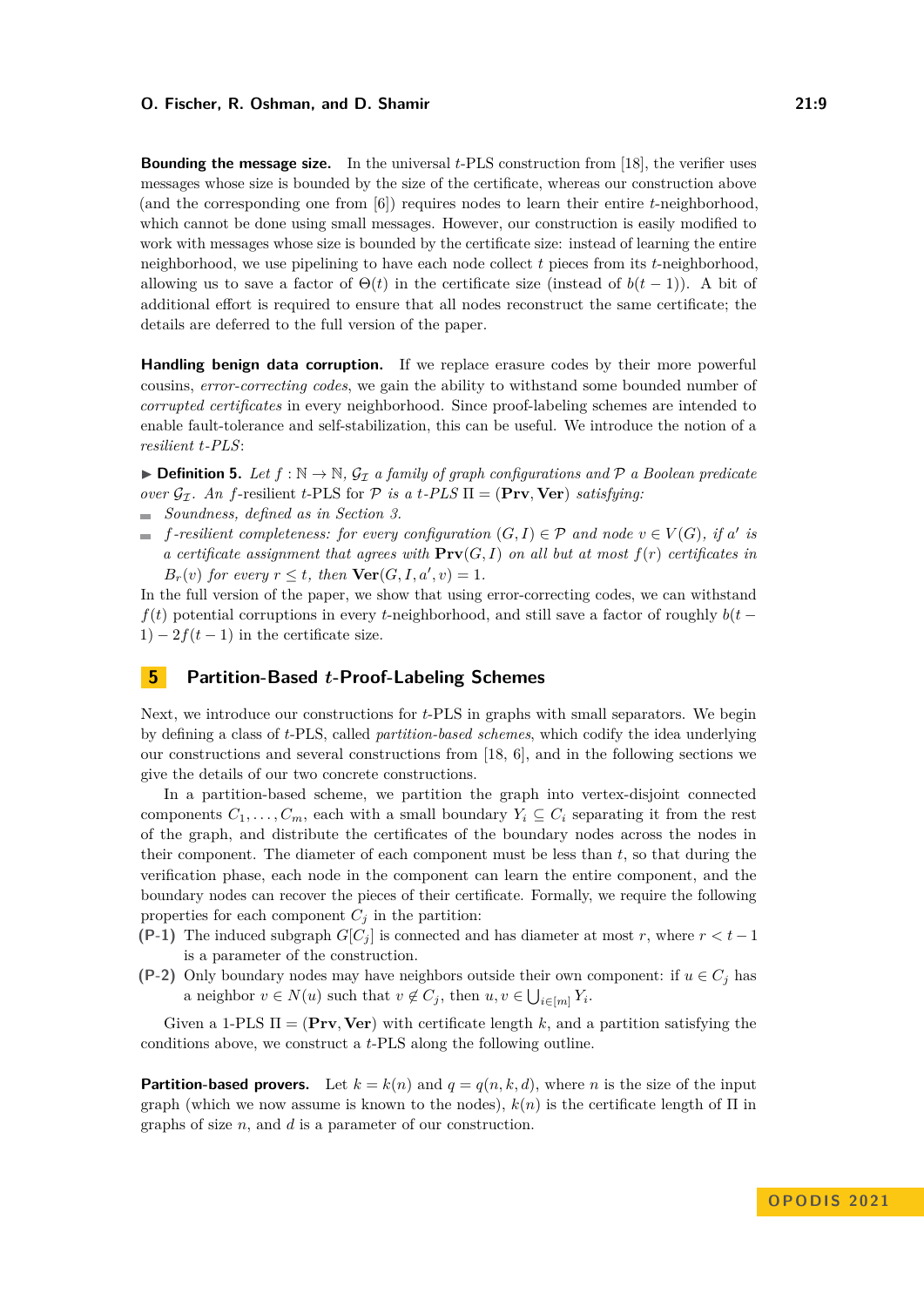### **21:10 Explicit Space-Time Tradeoffs for PLS in Graphs with Small Separators**

Our new prover  $\mathbf{Prv}'$  begins by computing, for each boundary node  $x \in \bigcup_j Y_j$ , the certificate  $a_x$  that the original prover **Prv** would give to node *x*. The prover then uses  $C_{n,k,d}$ to encode  $a_x$  across some nodes  $U_x \subseteq B_t(x)$  in *x*'s vicinity, giving each node  $v \in U_x$  a piece of the encoding of  $a_x$ . We refer to  $a_x$  as the **Prv**-certificate of x, to distinguish it from the certificate assigned by the new prover **Prv**′ . The **Prv**-certificates of non-boundary nodes are not used; the verifier will guess them.

In addition to the **Prv**-certificates of the boundary nodes, **Prv**′ specifies the partition into components, by telling each node the index of the component to which it belongs, and whether or not it is a boundary node. Thus, the certificate that  $Prv'$  assigns to each node  $v \in V$  is of the form  $(cid_v, s_v, P_v)$ , where

- *cid<sub>v</sub>*  $\in$  N is the index of the component to which *v* belongs,
- $s_v \in \{0,1\}$  indicates whether or not *v* is a boundary node, and
- $P_v \subseteq V \times N \times \mathbb{F}_q$  is a collection of pieces of **Prv**-certificates for some boundary nodes in *v*'s vicinity. Each piece is of the form  $(x, i, c_i)$ , where *x* is the ID of a boundary node, *i* is the index of the piece, and  $c_i$  is the *i*-th piece in the encoding  $Enc_{n,k,d}(a_x) = (c_1, \ldots, c_n)$ .

The actual construction of the prover **Prv**′ depends on the graph family we want to handle: specifically, **Prv'** must be able to compute a "good" partition for graphs from the family, and it must be able to assign pieces of the original certificates of the boundary nodes, in such a way that no node receives too many pieces (to keep the certificates of **Prv**′ short). In the current paper we construct two partition-based provers:

- $\blacksquare$  In Section [7](#page-11-0) we construct a prover for graph families with a small edge separator, and
- $\equiv$ In Section [8](#page-13-0) we construct a prover for graph families that exclude some fixed minor.

**The partition-based verifier.** We define *a single verifier* **Ver***<sup>t</sup> r,d*, parameterized by:

- The number of rounds *t* that the verifier may use,  $\sim$
- An upper bound  $r < t 1$  on the diameter of each component  $C_i$  in the honest prover's  $\blacksquare$ partition,
- The parameter *d* of the erasure codes  $C_{n,k(n),d}$  used by the honest prover.

The verifier **Ver***<sup>t</sup> r,d* is sound whenever the original 1-PLS verifier **Ver** on which it is based is sound. To yield a sound and complete *t*-PLS, it can be combined with any partition-based prover that matches the parameters *r, d, t* and distributes certificate pieces in a way that each node can reconstruct what it needs.

We formally define  $\mathbf{Ver}^t_{r,d}$  in the next section, but on a high level, it operates as follows: each node *v* learns its  $\Theta(t)$ -neighborhood and the certificates in it, and verifies that the component containing *v* is well-formed and has diameter at most *r*. Node *v* uses the certificatepieces in its  $\Theta(t)$ -neighborhood to reconstruct an "original certificate"  $a_x$ , purportedly computed by the original prover **Prv**, for each boundary node *x* in *v*'s component. It then checks if there exists an assignment of "original certificates" to the non-boundary nodes in *v*'s component, that would cause all nodes in the component to accept; if so, *v* accepts, and otherwise *v* rejects.

The soundness of this construction stems from the fact that we can "stitch together" the original certificates reconstructed or guessed for the various components, into a certificate assignment that is accepted by the original verifier **Ver**.

### <span id="page-9-0"></span>**6 The Partition-Based Verifier**

In this section we define the partition-based *t*-round verifier  $\mathbf{Ver}^t_{r,d}$ , assuming we are given a 1-PLS verifier **Ver**.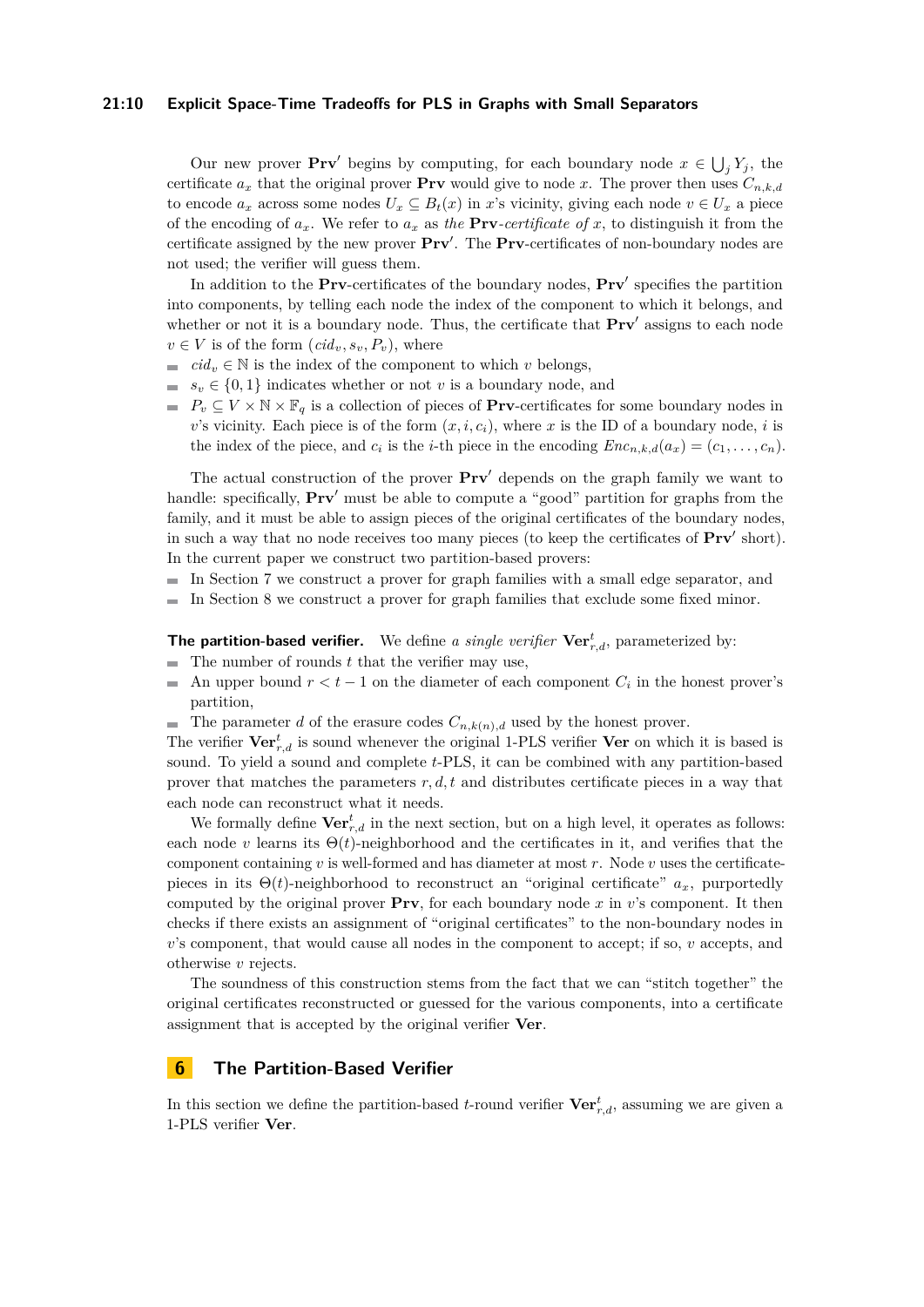As explained in Section [5,](#page-8-0) we assume that every node  $v \in V$  is given a certificate of the form  $(cid_v, s_v, P_v)$ , where  $cid_v \in \mathbb{N}, s_v \in \{0, 1\}$ , and  $P_v \subseteq \mathcal{V} \times [n] \times \mathbb{F}_q$ , where  $\mathcal{V}$  is the domain from which UIDs are drawn. We say that node v is a *boundary node* if  $s_v = 1$ , and otherwise node *v* is an *inner node*.

Each node *v* spends the first  $t-1$  rounds learning its entire  $(t-1)$ -neighborhood  $B_{t-1}(v)$ . including the graph structure, the certificates and the inputs of the nodes. Define the following subsets of  $B_{t-1}(v)$  (see Fig. [2\)](#page-10-0):

- $\mathcal{C}(v) = \{u \in B_{t-1}(v) : c id_u = c id_v\}.$  These are the nodes that the prover has indicated belong to the same component as *v*.
- $Adj(v) = (B_{t-1}(v) \cap N(\tilde{C}(v)) \setminus \tilde{C}(v)$ . These are the nodes adjacent to  $\tilde{C}(v)$  which node  $\blacksquare$ *v* can see in its  $(t-1)$ -neighborhood.
- $Inner(v) = \{u \in \tilde{C}(v) : s_u = 0\},\$ ÷
- $Boundary(v) = (\tilde{C}(v) \setminus Inner(v)) \cup Adj(v),$  $\overline{\phantom{a}}$
- $All(v) = Inner(v) \cup Boundary(v).$

<span id="page-10-0"></span>Intuitively, the nodes in *Inner*(*v*) are the nodes for which *v* will "guess" certificates, and the nodes in  $Boundary(v)$  are the nodes for which *v* will reconstruct certificates from pieces given by the prover.



**Figure 2** The sets *Inner*(*v*), *Boundary*(*v*) and *Adj*(*v*) computed by the verifier at node *v*. The bold lines indicate the partition into components,  $\left\{ \tilde{C}(u) \right\}_{u \in V}$ .

Node *v* verifies the following conditions:

- **(V-1)** The subgraph induced by  $\tilde{C}(v)$  on *v*'s  $(t-1)$ -neighborhood is connected and has diameter at most *r*.
- **(V-2)** All neighbors of *v* that are inner nodes are in  $\tilde{C}(v)$ , that is, for every  $u \in N(v)$ , if  $s_u = 0$ , then  $cid_u = cid_v$ .

The requirements  $(V-1)$  and  $(V-2)$  mirror our requirements  $(P-1)$  and  $(P-2)$  from the partition-based prover (see Section [5\)](#page-8-0): if the prover constructed a partition satisfying  $(P-1)$  and  $(P-2)$ , then  $(V-1)$  and  $(V-2)$  will be satisfied at all nodes. We point out that  $(V-2)$ , when verified at all nodes, implies that every node in *Boundary*(*v*) is a boundary node: if  $x \in (\tilde{C}(v) \setminus Inner(v))$ then this is immediate, and if  $x \in Adj(v)$ , then  $x \notin \tilde{C}(v)$  but *x* has a neighbor  $y \in \tilde{C}(v)$ . If *x* were not a boundary node, then *y* would reject when verifying (V-2).

The next step is for node  $v$  to reconstruct original certificates for the nodes in *Boundary* $(v)$ , as follows: for each  $x \in Boundary(v)$ , let  $A_v(x) = \{(x, i_x^u, c_x^u) \in P_u : u \in B_{t-1}(v)\}\)$  be the pieces associated with node *x* that node *v* can see in its (*t* − 1)-neighborhood. Node *v* verifies that  $|A_v(x)| \geq d$ , and that for every  $u \neq u'$  in  $B_{t-1}(v)$  we have  $i_x^u \neq i_x^{u'}$ . Then, node *v* applies the decoder  $Dec_{n,k,d}$  to  $A_v(x)$  to reconstruct a string  $\tilde{a}_v(x) \in \{0,1\}^k$ .

After reconstructing a certificate  $\tilde{a}_v(x)$  for each  $x \in Boundary(v)$ , node *v* sends the list  $\{(x, \tilde{a}_v(x)) : x \in Boundary(v)\}\$ to all of its neighbors, and receives from each neighbor  $u \in$  $N(v)$  a list  $\{(x, \tilde{a}_u(x)) : x \in Boundary(u)\}$ . Node *v* verifies that for every  $x \in Boundary(v) \cap$ *Boundary*(*u*) the same certificate was reconstructed by *v* and *u*, that is,  $\tilde{a}_v(x) = \tilde{a}_u(x)$ .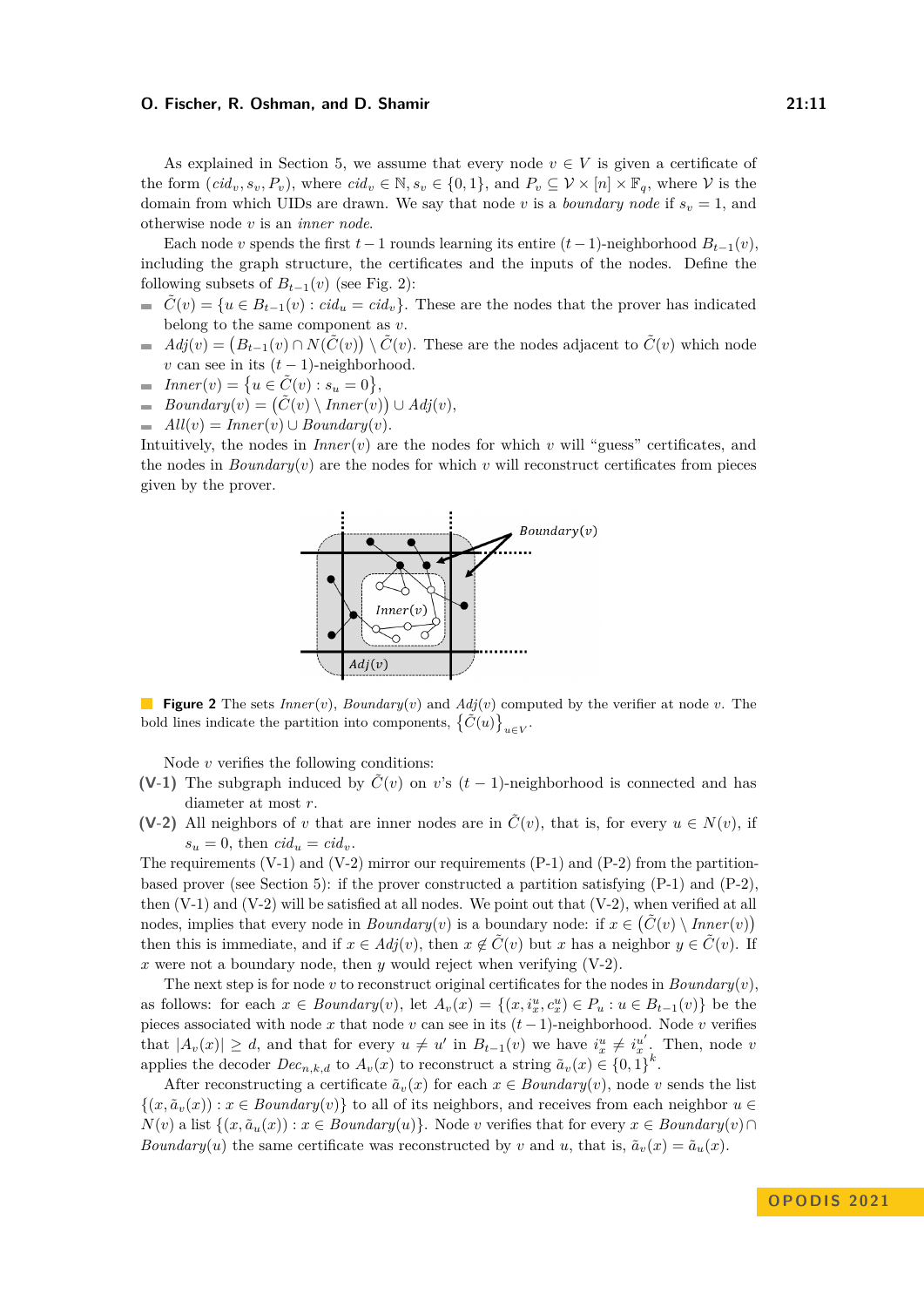### **21:12 Explicit Space-Time Tradeoffs for PLS in Graphs with Small Separators**

Following the previous step, node *v* has an assignment  $\tilde{a}_v$  : *Boundary*(*v*)  $\rightarrow$  {0, 1}<sup>*k*</sup> of certificates to the boundary nodes. It now checks if there exists an extension of  $\tilde{a}_v$  to all nodes in  $All(v)$ , such that the original verifier **Ver** accepts  $\tilde{a}_v$  at every node in  $\tilde{C}(v)$ . Formally, we require that  $\text{Ver}(u, I(u), N(u), \tilde{a}_v(u), {\{\tilde{a}_v(w)\}}_{w \in N(u)}) = 1$  for every  $u \in \tilde{C}(v)$ . If such an extension exists, then node *v* accepts, and otherwise it rejects.

In Appendix [A,](#page-16-13) we prove that our verifier is sound, by showing that if  $\mathrm{Ver}^t_{r,d}$  accepts at all nodes, then there is a **Prv**-certificate assignment that causes the original verifier **Ver** to accept at all nodes.

# <span id="page-11-0"></span>**7 A Partition-Based** *t***-PLS for Graphs with Small Edge Separators**

In this section we construct a partition-based prover  $Prv_{sep}^t$  for graph families that admit *small balanced edge separators*:

▶ **Definition 6.** *Fix α* ∈ (1*/*2*,* 1)*. A set S of edges S* ⊆ *E is an α*-edge separator *for a graph*  $G = (V, E)$  *if the graph*  $G' = (V, E \setminus S)$  *that remains after the edges in S* are removed has *no connected components of size larger than*  $\alpha |V|$ *.* 

We note that in our construction we always choose a *minimal* balanced edge separator, that is, an edge separator *S* such that the removal of any edge  $e \in S$  would yield a set  $S \setminus \{e\}$ that is not a balanced edge separator. This will be important for correctness.

**The cost of an edge separator.** We define the *cost* of an edge separator  $S \subseteq E$  to be the number of nodes incident to edges in *S*:  $cost(S) = |\{u \in V : \exists v(u, v) \in S\}|$ .

We note that this differs from the standard definition – usually, one tries to find a set  $S \subseteq E$  of minimum cardinality (i.e., the smallest number of edges). However, in our construction, it is the *number of nodes incident to S* that matters, not the size of *S* itself, because the prover will need to specify a certificate for every node incident to *S*. Our notion of cost is never greater than the standard notion (the number of edges), but it can be smaller.

Given a graph family G that is closed under taking subgraphs, we say that G *admits a balanced edge separator of cost*  $s : \mathbb{N} \to \mathbb{N}$  (where *s* is a non-decreasing function) if every graph  $G \in \mathcal{G}$  has a minimal (2/3)-balanced edge separator of cost at most  $s(|V(G)|)$ .

For a graph family that admits balanced edge separators of cost *s*, we construct a partition-based prover **Prv***<sup>t</sup> sep*, as follows.

**The decomposition tree.** Let  $d = |t/2| - 1$ . We recursively decompose the input graph *G* into smaller subgraphs using balanced edge separators, until only components of size smaller than *d* remain; these components are the partition that will be used by our prover.

The recursive decomposition is represented by a labeled tree *T*, where

- Each vertex of *T* is a connected subgraph of *G*, and the root of *T* is *G* itself.
- Each non-leaf vertex  $C \subseteq G$  is labeled by a minimal (2/3)-balanced edge separator  $\blacksquare$  $S_C \subseteq E(C)$  of cost  $\leq s(|V(C)|)$ .
- If a vertex *C* of *T* has size  $|V(C)| \geq d$ , then *C* is an inner vertex, and its children are the  $\blacksquare$ maximal connected components of the graph  $(V(C), E(C) \setminus S_C)$ .
- If a vertex *C* of *T* has size  $|V(C)| < d$ , then *C* is a leaf of *T*. For convenience, in this m. case we let  $S_C = \emptyset$ .

For each tree vertex *C*, let  $X_C \subseteq V(C)$  denote the nodes incident to an edge in  $S_C$ . The nodes in *X<sup>C</sup>* will be boundary nodes in our partition.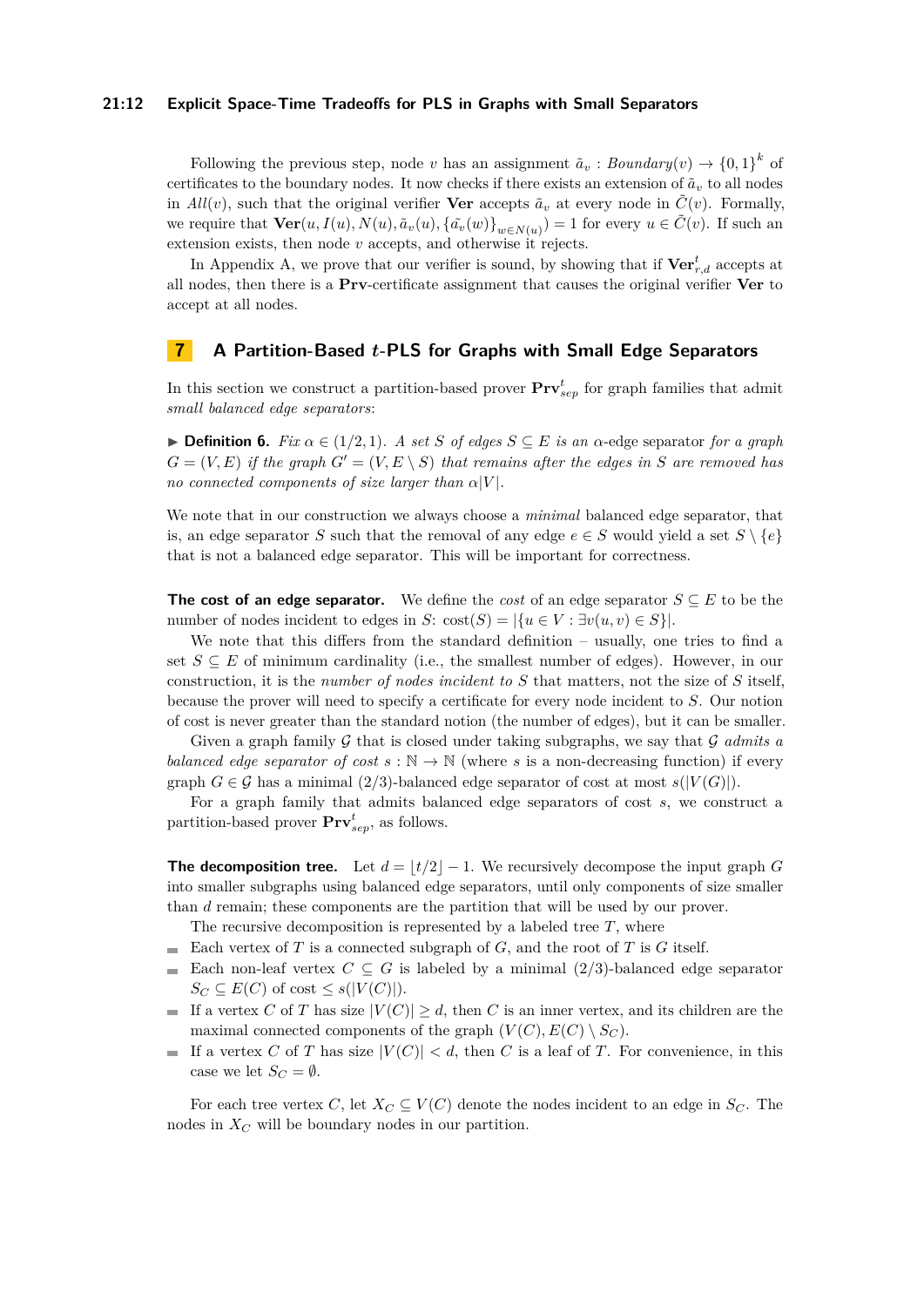It is easy to see that the depth of *T* is  $O(\log n)$ : at each inner vertex *C*, the edge set  $S_C$ is a (2/3)-balanced edge separator, so the children of *C* have size at most  $(2/3)|V(C)|$ . We state several additional properties of the decomposition, which will be needed for our *t*-PLS; the proofs of these properties appear in Appendix [B.](#page-18-0)

In the sequel, we say that  $C$  is an *ancestor* of  $C'$  if  $C$  is on the path from  $C'$  to the root of *T*, including the case  $C = C'$ .

<span id="page-12-1"></span> $\blacktriangleright$  **Lemma 7.** Each tree vertex C is an induced subgraph of G, and the leafs  $L_1, \ldots, L_k$  of T *induce a partition*  $V(L_1), \ldots, V(L_k)$  *of the vertices*  $V(G)$ *.* 

For a node  $v \in V$ , let  $C(v)$  denote the leaf C of T such that  $v \in V(C)$ .

<span id="page-12-2"></span>▶ **Lemma 8.** *For each*  $v \in V$ ,  $C(v)$  *is a connected subgraph of G of size at most*  $d-1$ *.* 

▶ **Corollary 9.** *The construction satisfies (P-1), with*  $r = d - 1$ *: for every node*  $v \in V$ *, the induced subgraph*  $G[C(v)]$  *is connected and has diameter at most*  $d-1 < t-1$ .

- <span id="page-12-3"></span> $\blacktriangleright$  **Lemma 10.** For every two vertices C, C' of T,
- *If*  $C$  *is an ancestor of*  $C'$  *in*  $T$ *, then*  $C' \subseteq C$ *;*
- *If C is not an ancestor of C* ′ *and C* ′ *is also not an ancestor of C, then C and C* ′ *are vertex-disjoint.*

Let  $S = \bigcup_{C \in T} S_C$ ,  $X = \bigcup_{C \in T} X_C$ . The nodes in *X* serve as the *boundary nodes* from Section [5.](#page-8-0)

<span id="page-12-4"></span>▶ **Lemma 11.** *The construction satisfies condition (P-2): for every node*  $u \in V$  *and neighbor*  $v \in N(u)$ , if  $C(u) \neq C(v)$ , then  $u, v \in X$ .

Next, for a node  $v \in V$ , let

$$
Up(v) = \bigcup_{\text{ancestors } C' \text{ of } C(v)} X_{C'}, \text{ and } \qquad Down(x) = \{v \in V : x \in Up(v)\}.
$$

In our *t*-PLS, every node *v* receives a piece of the certificate for each node in  $Up(v)$ . Because *T* has logarithmic depth, and the separator taken out at each vertex has size at most  $s(n)$ , we have:

<span id="page-12-5"></span>▶ **Lemma 12.** *For each node*  $v \in V$  *we have*  $|Up(v)| \leq s(n) \log n$ *.* 

On the other hand, it is also important that each node  $x \in X$  have at least  $\Omega(t)$  nodes to which we can give pieces of *x*'s certificate. If  $x \in X$ , then there is some inner vertex C of *T* such that *x* ∈ *X<sub>C</sub>*. By definition,  $V(C) ⊆ Down(x)$ . Since inner vertices are connected subgraphs of size at least *d*, we have:

<span id="page-12-0"></span>▶ **Lemma 13.** *For each*  $x \in X$  *we have*  $|Down(x) \cap B_d(x)| > d$ *.* 

**The prover.** We now define the prover  $\mathbf{Prv}_{sep}^t$ , given a 1-PLS prover  $\mathbf{Prv}$  for some predicate P. Fix a configuration  $(G, I) \in \mathcal{P}$ , and let  $a_v$  be the certificate assigned by **Prv** to  $v \in V$ . Let  $n = |V|, k = k(n)$  be the length of the certificates produced by **Prv**, and let  $q = q(n, k, d)$ (from Section [3\)](#page-4-0). Finally, let us fix an erasure code  $C_{n,k,d} = (Enc, Dec)$  over  $\mathbb{F}_q$ .

Using the decomposition tree  $T$  of  $G$ , our new prover assigns certificates as follows: first, the prover assigns a unique identifier  $ID(C) \in [n]$  to each leaf *C* of *T*. Then, the prover encodes the certificate of each node  $x \in X$  across the nodes in  $Down(x)$ : the prover computes the encoding  $Enc(a_x) = (c_x^1, \ldots, c_x^n)$  of *x*'s certificate  $a_x$ , and assigns a unique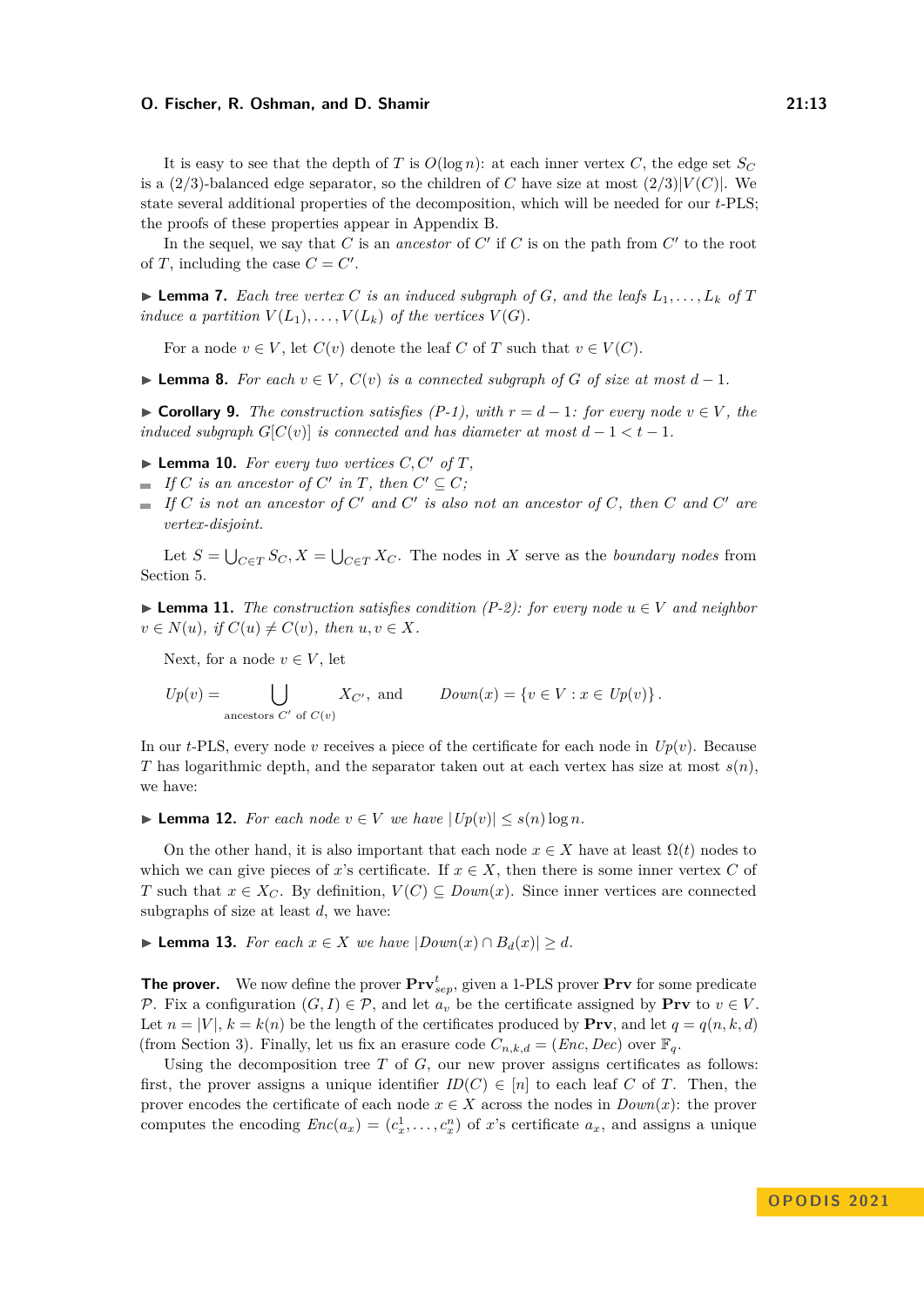### **21:14 Explicit Space-Time Tradeoffs for PLS in Graphs with Small Separators**

index  $\ell_x(u) \in [$   $[Down(x)]$  to each node  $u \in Down(x)$ . We refer to a triplet  $(x, \ell, c_x^{\ell})$  as *the l*-th piece of *x s* certificate. Each node  $v \in Down(x)$  receives the piece  $(x, \ell_x(v), c_x^{\ell_x(v)})$ (among other information).[7](#page-13-1)

The certificate of node  $v \in V$  is  $(cid_v, s_v, P_v) \in [n] \times \{0, 1\} \times 2^{V \times [n] \times \mathbb{F}_q}$ , where

- $\equiv$  *cid<sub>v</sub>* = *ID*(*C*(*v*)), and
- $s_v = 1$  iff  $v \in X$ ,

 $P_v$  is a collection of certificate pieces:  $P_v = \{(x, \ell_x(v), c_x^{\ell_x(v)}): x \in Up(v)\}.$ 

Since  $|Up(v)| \leq s(n) \log n$  and  $\log q = O(k(n)/d + \log n)$ , the size of each certificate is bounded by  $O(\log n + ((k(n)/d) + \log n)s(n) \log n) = O(k(n)s(n)/t).$ 

In Appendix [B,](#page-18-0) we prove that the *t*-PLS  $(\mathbf{Prv}_{sep}^t, \mathbf{Ver}_{r,d}^t)$  is complete. Since we have already shown that  $\mathbf{Ver}^t_{r,d}$  preserves the soundness of the original verifier  $\mathbf{Ver}$ , together this proves Theorem [1](#page-3-1) from Section [1.](#page-0-0)

### <span id="page-13-0"></span>**8 A Partition-Based** *t***-PLS for Graph Families with an Excluded Minor**

In this section we show that graph families with an excluded constant-sized minor admit a partition into components  $C_0, \ldots, C_m$  of size  $r = O(t)$ , such that the boundary  $Y_i \subseteq C_i$ of each component  $C_i$  satisfies  $|Y_i|/|C_i| = O(\Delta/\sqrt{r})$ . (Here,  $\Delta$  is the maximum degree in the graph.) This allows the prover to split the certificate of each boundary node  $y \in Y_i$  into roughly  $\sqrt{r}/\Delta$  pieces, and assign them to the nodes of *C*<sub>*i*</sub>, so that each node receives only a single certificate piece in total.

Our construction is based on the *r-region decomposition* of Frederickson [\[9\]](#page-16-14), which takes a planar graph  $G = (V, E)$  and produces  $O(n/r)$  sets of nodes,  $R_1, \ldots, R_m \subseteq V$ , called *regions*. The regions are not necessarily vertex-disjoint; nodes that appear in more than one region are called *border nodes.*<sup>[8](#page-13-2)</sup> The regions  $R_1, \ldots, R_m$  satisfy:

For each edge  $\{u, v\} \in E$ , there is some region  $R_i$  such that  $u, v \in R_i$ ,

 $|R_i| \leq r$  for each *i*, and

Each region contains at most  $O(\sqrt{r})$  border nodes:  $|R_i \cap \bigcup_{j \neq i} R_j| = O(\sqrt{r})$  for each *i*. We note that *G* need not be a connected graph for Frederickson's construction, and the regions  $R_1, \ldots, R_m$  need not induce connected subgraphs.

Although Frederickson originally stated his results only for planar graphs, the *r*-region decomposition from [\[9\]](#page-16-14) relies only on the existence of a *balanced weighted vertex separator of size*  $O(\sqrt{n})$  (we omit the definition of this object here, as it is not needed directly for our construction). Later, [\[1\]](#page-15-7) showed that any graph family with a constant-size excluded minor *H* admits a balanced weighted separator of size  $O(c_H\sqrt{n})$ , where  $c_H$  is a constant depending on the minor *H*. Thus, Frederickson's *r*-region decomposition applies to any graph family with an excluded minor of constant size.<sup>[9](#page-13-3)</sup>

The *r*-region decomposition is an excellent starting point for constructing a partition for our prover, but there are two issues we need to solve:

<span id="page-13-1"></span><sup>&</sup>lt;sup>7</sup> Note that while the encoding  $Enc(a_x)$  of *x*'s certificate comprises *n* pieces, only the first  $|Down(x)|$ pieces will actually be used, and the rest are not given to any graph node. This is fine: because  $|Down(x)| \ge d$  (Lemma [13\)](#page-12-0), we can still recover  $a_x$  from the pieces that were actually used.

<span id="page-13-2"></span><sup>8</sup> In [\[9\]](#page-16-14) these nodes are called *boundary nodes*, but here we refer to them as *border nodes*, as we use *boundary nodes* to mean something different in the context of Sections [5,](#page-8-0) [6.](#page-9-0)

<span id="page-13-3"></span><sup>9</sup> In fact, Frederickson's decomposition can be extended to any graph family with *polynomial expansion*, as it is known that such graph families have sublinear vertex separators. This allows us to extend the construction given here to any graph family with polynomial expansion, yielding a *t*-PLS with that saves a factor of  $O(\Delta/t^{\delta})$  for some  $\delta \in (1/2, 1)$ . The details are deferred to the full version of the paper.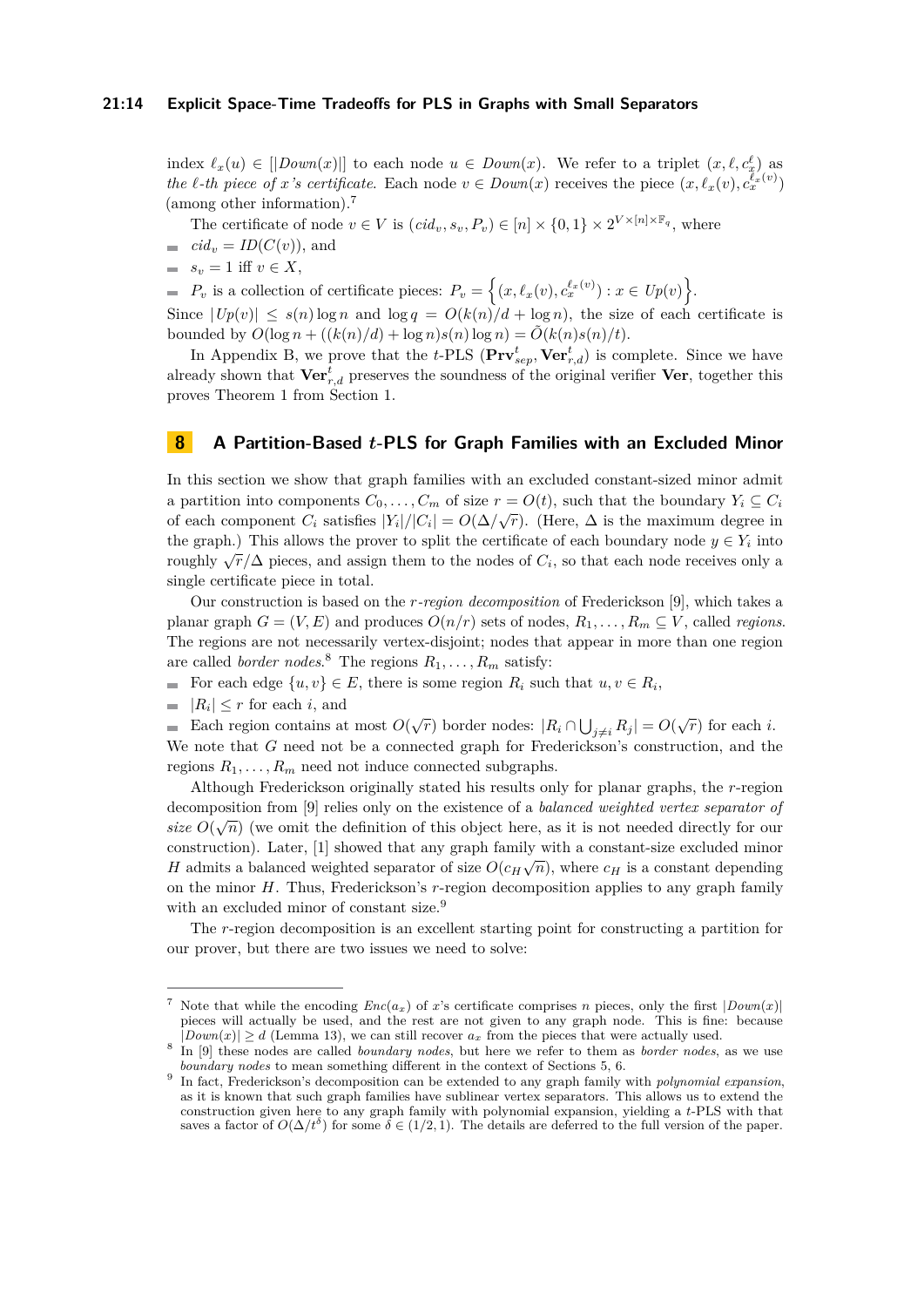- The subgraph  $G[R_i]$  induced by a region  $R_i$  is not necessarily connected, and
- $\overline{a}$ Regions can be arbitrarily small, so even though each region has size at most  $r$  and contains  $O(\sqrt{r})$  border nodes, the ratio between the size of the region and the number of border nodes in it is unbounded. This means there may not be enough nodes inside the region to allow us to partition the certificates of the border nodes across them.

To address these issues, we start from an *r*-region decomposition of the graph, and show that we can carve out at least one component *C* of size  $O(r)$ , which is connected and contains at most  $O(|C|/\sqrt{r})$  border nodes. We recurse on the connected components that remain after *C* is removed, until we have covered the original graph in its entirety.

▶ **Lemma 14.** *Let* G *be a family of graphs that exclude a fixed minor H. Then there exists a constant*  $\alpha \in \mathbb{R}^+$  *such that for each*  $r \leq n$ *, every graph*  $G \in \mathcal{G}$  *admits* a partition  $C_0, \ldots, C_m$ *of*  $V(G)$ *, along with border sets*  $X_0 \subseteq C_0, \ldots, X_m \subseteq C_m$ *, such that* 

- **(R-1)** *Condition (P-1) is satisfied: for each <i>i*,  $G[C_i]$  *is a connected subgraph and*  $|C_i| \leq r$ .
- (R-2) For each  $i \in [m]$ ,  $u \in C_i$  and  $v \in V \setminus C_i$  such that  $\{u, v\} \in E$ , either  $u \in \bigcup_{j < i} X_j$  or  $v \in \bigcup_{j *(or both)*.<sup>[10](#page-14-0)</sup>$
- <span id="page-14-2"></span>**(R-3)** For each  $i \in [m]$  we have  $|C_i|/|X_i| \ge \alpha \sqrt{r}$  (or  $|X_i| = 0$ ).

**Proof sketch.** We describe how the partition is constructed; the proof that the conditions of the lemma are satisfied is deferred to Appendix [C.](#page-20-0)

Let  $c_1, c_2 \geq 1$  be the constants from Frederickson's construction, so that for every graph over at least *r* vertices, there is an *r*-region decomposition comprising at most  $c_1 n/r$  regions, each of size at most  $r$ , and each containing at most  $c_2\sqrt{r}$  border nodes.

Let  $\alpha = 1/(c_1c_2)$ . We build our partition recursively, by carving out a sequence of components  $C_0, \ldots, C_m$ , each with a border set  $X_i \subseteq C_i$ , satisfying the conditions of the lemma. Suppose we have already found and removed the first  $i \geq 0$  components, and let  $G_i = G[V_i]$  be the remaining graph, where  $V_i = V \setminus \bigcup_{j < i} C_j$ .

If  $|V_i| < r$ , we cannot apply the region decomposition to  $G_i$ , as it is too small. In this case we let  $C_i$  be some maximal connected component of  $G_i$ , and let  $X_i = \emptyset$ . It is easy to see that the conditions of the lemma are satisfied.

If  $|V_i| \geq r$ , then let  $R_1, \ldots, R_m$  be an *r*-region decomposition of  $G_i$ , comprising at most  $c_1|V_i|/r$  regions, each of size at most *r* and containing at most  $c_2\sqrt{r}$  border nodes (here, "border nodes" means nodes that appear in more than one region  $R_1, \ldots, R_m$ ; we do not consider regions removed in previous steps of the construction). Since we have at most  $c_1|V_i|/r$  regions that together cover all nodes of  $V_i$ , and since each region contains at most *r* nodes, there is some region  $R^*$  such that  $r/c_1 \leq |R^*| \leq r$ . Let  $R^- = \bigcup_{R' \neq R^*} R'$  be the union of all the regions except *R*<sup>∗</sup> , and let *W*1*, . . . , W<sup>s</sup>* be the maximal connected components of the induced subgraph  $G_i[R^*]$ . We claim that there is some maximal component  $W_j$  that has

<span id="page-14-1"></span>
$$
\frac{|W_j|}{|W_j \cap R^-|} \ge \frac{\sqrt{r}}{c_1 c_2},\tag{3}
$$

otherwise the total number of border nodes in *R*<sup>∗</sup> would be too large:

$$
|R^* \cap R^-| = \sum_{j=1}^s |W_j \cap R^-| > \sum_{j=1}^s |W_j| \cdot \frac{c_1 c_2}{\sqrt{r}} = \frac{c_1 c_2}{\sqrt{r}} |R^*| \ge \frac{c_1 c_2}{\sqrt{r}} \frac{r}{c_1} = c_2 \sqrt{r},
$$

a contradiction to the fact that every region contains at most  $c_2\sqrt{r}$  border nodes.

<span id="page-14-0"></span> $10$  Note that this condition is weaker than  $(P-2)$ .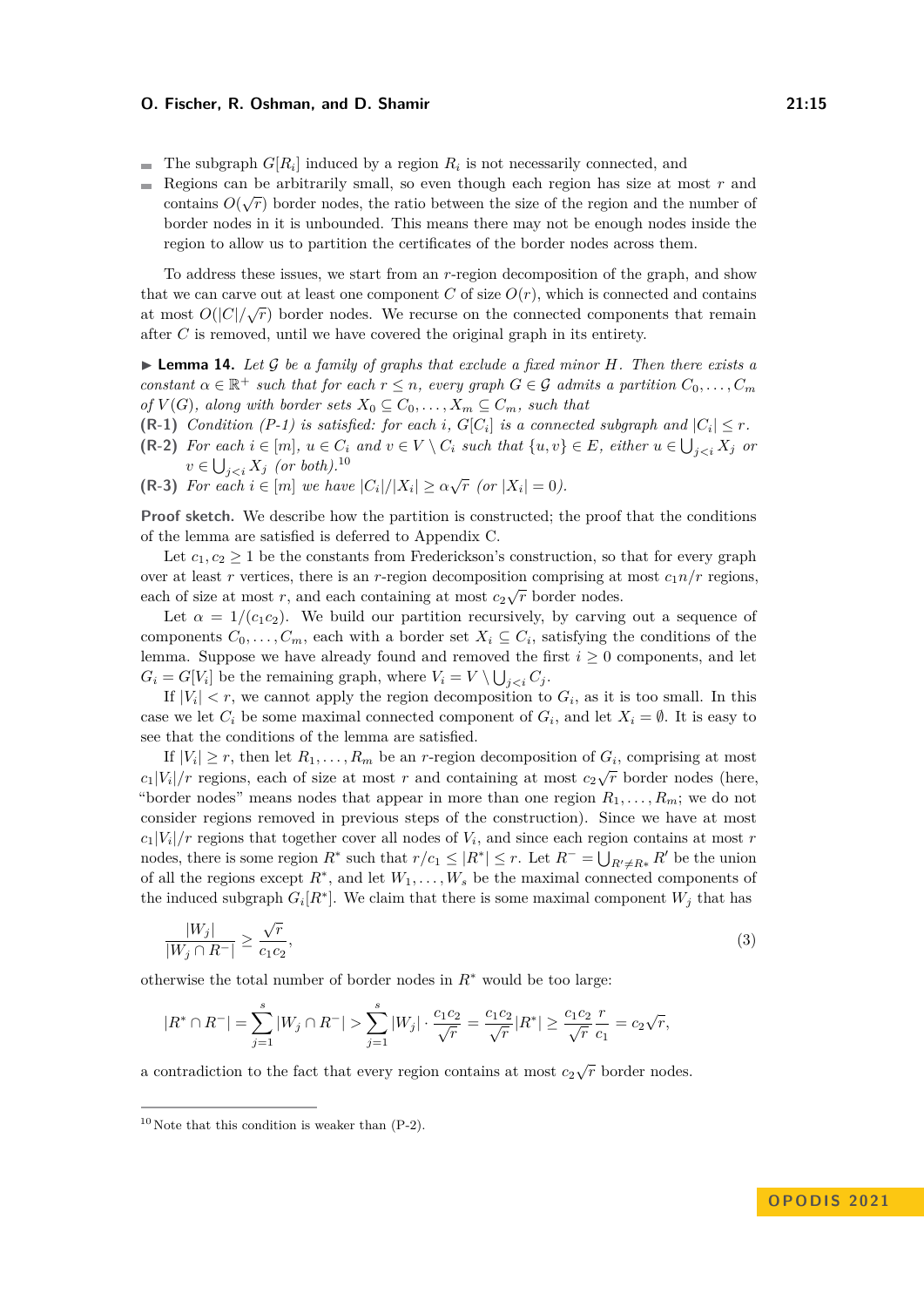### **21:16 Explicit Space-Time Tradeoffs for PLS in Graphs with Small Separators**

We define the component  $C_i$  to be some maximal connected component  $W_i$  satisfying [\(3\)](#page-14-1), and we let  $X_i = W_j \cap R^-$ , the border nodes in  $W_j$ . The proof that the conditions of the lemma are satisfied appears in Appendix [C.](#page-20-0)

**The prover.** We are now ready to define the prover **Prv***<sup>t</sup> minor*, given a 1-PLS (**Prv***,* **Ver**) for some predicate P.

Let G be a family of graphs with an excluded minor *H*, and let  $\alpha$  be the constant from Let *y* be *a* ranny of graphs with an excluded initial  $T$ , and let  $d$  be the constant from Lemma [14.](#page-14-2) Let  $r = \lfloor t/2 \rfloor - 1$  and let  $d = \alpha \sqrt{r}/(\Delta + 1)$ . Let  $C_{n,k,d} = (Enc_{n,k,d}, Dec_{n,k,d})$ where  $k = k(n)$  is the certificate size of the original *PLS* and let  $q = q(n, k, d)$  be the prime from Section [3.](#page-4-0)

Given a configuration  $(G, I) \in \mathcal{G}_{\mathcal{I}}$  over *n* nodes with maximum degree  $\Delta$ , the prover **Prv**<sup>*t*</sup><sub>*minor*</sub> computes the certificates  $\{a_v\}_{v \in V}$  assigned by **Prv** to  $(G, I)$ , and the partition  $C_0, \ldots, C_m, X_0, \ldots, X_m$  from Lemma [14.](#page-14-2)

For each component  $C_i$  with border  $X_i \subseteq C_i$ , let  $Y_i = X_i \cup N(X_i)$ . The prover partitions *C*<sup>*i*</sup> into  $|Y_i|$  sets,  $\{D_y\}_{y \in Y_i}$ , each of size at least  $d = \alpha \sqrt{r}/(\Delta + 1)$ . This is possible, because

$$
|Y_i| \le (\Delta + 1)|X_i| \le (\Delta + 1)|C_i|/(\alpha\sqrt{r}).
$$

For each node  $y \in Y_i$ , the prover computes the encoding  $Enc_{n,k,d}(a_y) = (c_y^1, \ldots, c_y^n)$  of  $a_y$  into *n* pieces. The prover also assigns a unique index  $\ell_y(v) \in [d]$  to each node  $v \in D_y$ , and node  $v \in D_y$  will then receive the piece  $(y, \ell_y(v), c_y^{\ell_y(v)})$  (among other information). The certificate of node  $v \in C_i$  is given by  $(i, s_v, P_v)$ , where

- $s_v = 1$  iff  $v \in Y_i$ ,
- $P_v = \{(y, \ell_y(v), c_y^{\ell_y(v)}) : v \in D_i\}$ . This consists of a single certificate piece, because the sets  $D_y, D_{y'}$  are disjoint for  $y \neq y'$ .

The certificate size is bounded by  $O(\log n + \log q) = O((k/d) + \log n) = \tilde{O}(k\Delta/\sqrt{2})$ *t*).

This completes the definition of  $\text{Prv}^t_{minor}$ . The proof that the *t*-PLS ( $\text{Prv}^t_{minor}$ ,  $\text{Ver}^t_{r,d,q}$ ) is complete appears in Appendix [C.](#page-20-0) Together, this proves Theorem [2](#page-3-2) from Section [1.](#page-0-0)

#### **References**

- <span id="page-15-7"></span>**1** Noga Alon, Paul D. Seymour, and Robin Thomas. A separator theorem for graphs with an excluded minor and its applications. In *Proceedings of the 22nd Annual ACM Symposium on Theory of Computing*, pages 293–299, 1990.
- <span id="page-15-1"></span>**2** Keren Censor-Hillel, Ami Paz, and Mor Perry. Approximate proof-labeling schemes. In *Structural Information and Communication Complexity - 24th International Colloquium (SIROCCO)*, volume 10641, pages 71–89, 2017.
- <span id="page-15-5"></span>**3** Laurent Feuilloley and Pierre Fraigniaud. Survey of distributed decision. *Bull. EATCS*, 119, 2016.
- <span id="page-15-2"></span>**4** Laurent Feuilloley and Pierre Fraigniaud. Error-sensitive proof-labeling schemes. In *31st International Symposium on Distributed Computing*, volume 91, pages 16:1–16:15, 2017.
- <span id="page-15-3"></span>**5** Laurent Feuilloley, Pierre Fraigniaud, and Juho Hirvonen. A hierarchy of local decision. *Theor. Comput. Sci.*, 856:51–67, 2021.
- <span id="page-15-0"></span>**6** Laurent Feuilloley, Pierre Fraigniaud, Juho Hirvonen, Ami Paz, and Mor Perry. Redundancy in distributed proofs. *Distributed Computing*, 34(2):113–132, 2021.
- <span id="page-15-4"></span>**7** Laurent Feuilloley, Pierre Fraigniaud, Pedro Montealegre, Ivan Rapaport, Éric Rémila, and Ioan Todinca. Compact distributed certification of planar graphs. *Algorithmica*, 83(7):2215–2244, 2021.
- <span id="page-15-6"></span>**8** Pierre Fraigniaud, Boaz Patt-Shamir, and Mor Perry. Randomized proof-labeling schemes. *Distributed Computing*, 32, 2019.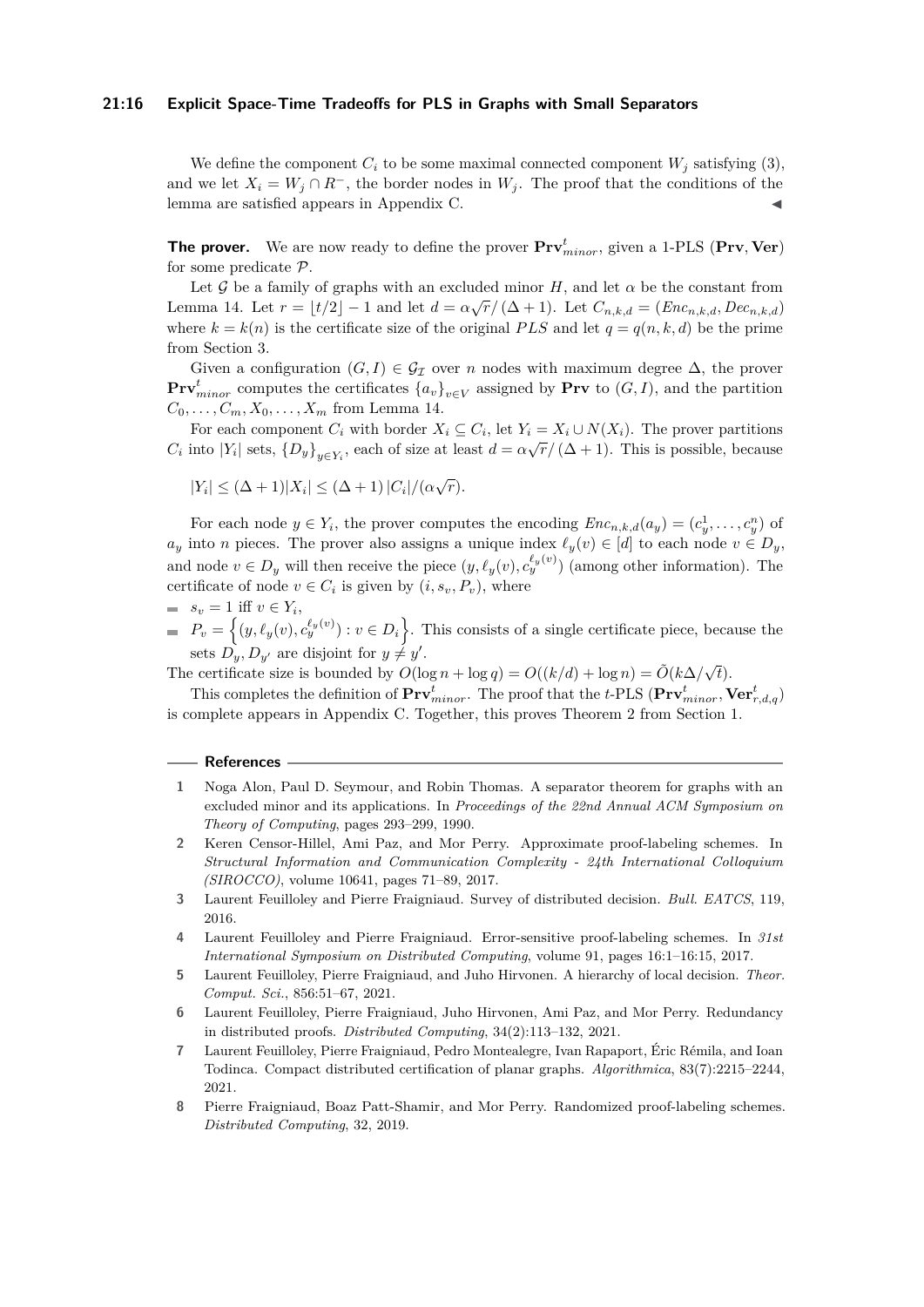- <span id="page-16-14"></span>**9** Greg N. Frederickson. Fast algorithms for shortest paths in planar graphs, with applications. *SIAM Journal on Computing*, 16(6):1004–1022, 1987.
- <span id="page-16-1"></span>**10** Mika Göös and Jukka Suomela. Locally checkable proofs in distributed computing. *Theory Comput.*, 12(1):1–33, 2016.
- <span id="page-16-9"></span>**11** Gillat Kol, Rotem Oshman, and Raghuvansh R. Saxena. Interactive distributed proofs. In *Proceedings of the 2018 ACM Symposium on Principles of Distributed Computing (PODC)*, pages 255–264, 2018.
- <span id="page-16-3"></span>**12** Liah Kor, Amos Korman, and David Peleg. Tight bounds for distributed minimum-weight spanning tree verification. *Theory Comput. Syst.*, 53(2):318–340, 2013.
- <span id="page-16-4"></span>**13** Janne H. Korhonen and Jukka Suomela. Towards a complexity theory for the congested clique. In *Proceedings of the 30th on Symposium on Parallelism in Algorithms and Architectures (SPAA)*, pages 163–172, 2018.
- <span id="page-16-6"></span>**14** Amos Korman and Shay Kutten. Distributed verification of minimum spanning trees. In *Proceedings of the Twenty-Fifth Annual ACM Symposium on Principles of Distributed Computing (PODC)*, pages 26–34, 2006.
- <span id="page-16-5"></span>**15** Amos Korman and Shay Kutten. On distributed verification. In *Distributed Computing and Networking, 8th International Conference, ICDCN*, volume 4308, pages 100–114, 2006.
- <span id="page-16-0"></span>**16** Amos Korman, Shay Kutten, and David Peleg. Proof labeling schemes. *Distributed Comput.*, 22(4):215–233, 2010.
- <span id="page-16-10"></span>**17** Moni Naor, Merav Parter, and Eylon Yogev. The power of distributed verifiers in interactive proofs. In *Proceedings of the 2020 ACM-SIAM Symposium on Discrete Algorithms (SODA)*, pages 1096–115, 2020.
- <span id="page-16-2"></span>**18** Rafail Ostrovsky, Mor Perry, and Will Rosenbaum. Space-time tradeoffs for distributed verification. In *International Colloquium on Structural Information and Communication Complexity*, pages 53–70. Springer, 2017.
- <span id="page-16-7"></span>**19** Boaz Patt-Shamir and Mor Perry. Proof-labeling schemes: Broadcast, unicast and in between. In *Stabilization, Safety, and Security of Distributed Systems - 19th International Symposium (SSS)*, volume 10616, pages 1–17, 2017.
- <span id="page-16-12"></span>**20** Ron M. Roth. *Introduction to coding theory*. Cambridge University Press, 2006.
- <span id="page-16-8"></span>**21** Atish Das Sarma, Stephan Holzer, Liah Kor, Amos Korman, Danupon Nanongkai, Gopal Pandurangan, David Peleg, and Roger Wattenhofer. Distributed verification and hardness of distributed approximation. *SIAM J. Comput.*, 41(5):1235–1265, 2012.
- <span id="page-16-11"></span>**22** Jukka Suomela. Survey of local algorithms. *ACM Comput. Surv.*, 45(2):24:1–24:40, 2013.

# <span id="page-16-13"></span>**A Soundness of the Partition-Based Verifier**

Fix a certificate assignment  $\{(cid_v, s_v, P_v) : v \in V\}$  that is accepted by all nodes under **Ver**<sup>*t*</sup><sub>*r,d*</sub>, and let us construct a certificate assignment  $\{a_v : v \in V\} \subseteq \{0,1\}^k$  that is accepted by all nodes under the original verifier **Ver**: for each node  $v \in V$ , let  $z_v \in C(v)$  be the node that has the smallest ID in  $\tilde{C}(v)$ . Then we define  $a_v = \tilde{a}_{z_v}(v)$ , where  $\tilde{a}_{z_v}$  is the certificate assignment found by  $z_v$  during the verification phase (i.e., the certificate assignment that makes **Ver** accept at all nodes in  $C(z_v)$ ). We now prove that our stitched-together certificate assignment  $\{a_v\}_{v \in V}$  is indeed accepted by **Ver** at all nodes.

First, it is not hard to see that if *u* is in the component  $\tilde{C}(v)$ , then *u* and *v* agree on the structure of the component:

<span id="page-16-15"></span>▶ **Lemma 15.** *If*  $u \in \tilde{C}(v)$  *then*  $\tilde{C}(u) = \tilde{C}(v)$ *, Boundary*(*u*) = *Boundary*(*v*)*, and*  $Adj(u)$  = *Adj*(*v*)*.*

**Proof.** Node *v* verifies that  $\tilde{C}(v)$  induces a connected component of size at most *r* inside *B*<sub>*t*</sub>−1(*v*). Since  $u \in \tilde{C}(v)$ , for every  $w \in \tilde{C}(v)$  there is a path of length at most *r* between *u* and *w*; therefore  $\tilde{C}(v) \subseteq B_r(u) \subseteq B_{t-1}(u)$ , and since all nodes  $w \in \tilde{C}(v)$  have  $cid_w = cid_v = cid_u$ . it follows that  $\tilde{C}(v) \subseteq \tilde{C}(u)$ . In particular,  $v \in \tilde{C}(u)$ , and the same reasoning now shows that  $\tilde{C}(u) \subseteq \tilde{C}(v)$  as well. Together we have  $\tilde{C}(v) = \tilde{C}(u)$ .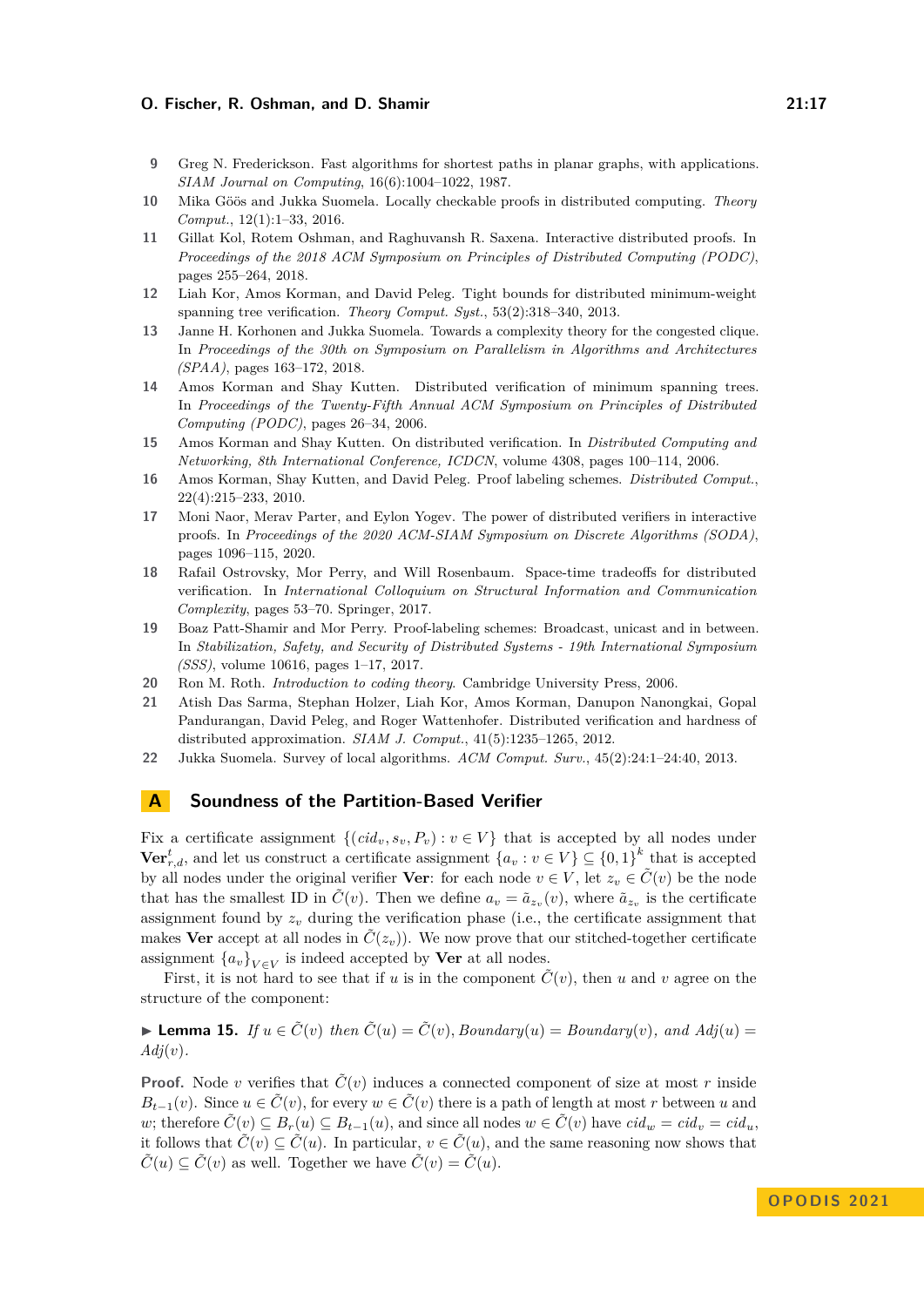### **21:18 Explicit Space-Time Tradeoffs for PLS in Graphs with Small Separators**

Now consider  $Adj(v)$ . By definition,  $w \in Adj(v)$  iff  $w \in (B_{t-1}(v) \cap N(\tilde{C}(v))) \setminus \tilde{C}(v)$ , that is,  $w \notin \tilde{C}(v)$  and there is a node  $x \in \tilde{C}(v)$  such that  $w \in N(x)$ . Node *v* has verified that  $\tilde{C}(v)$  induces a connected component of size at most *r* inside  $B_{t-1}(v)$ , so there is a path of length at most  $r < t - 1$  between node x and node u, implying that *w* ∈ *N*(*x*) ⊆ *B*<sub>*t*−1</sub>(*u*). Together with the fact that  $\ddot{C}(u) = \dot{C}(v)$ , which we showed above, we see that  $w \in (B_{t-1}(u) \cap N(\tilde{C}(u))) \setminus \tilde{C}(u) = Adj(u)$ . Containment in the other direction is similar, with the roles of *u* and *v* exchanged.

Finally, what we showed above implies that  $Boundary(u) = Boundary(v)$ : by definition, *Boundary*(*u*) =  $(\tilde{C}(u) \setminus Inner(u)) \cup Adj(u)$ . We already showed that  $\tilde{C}(u) = \tilde{C}(v)$  and  $Adj(u) = Adj(v)$ . It is immediate that  $Inner(u) = Inner(v)$ , as  $Inner(u)$  comprises all the inner nodes in  $\tilde{C}(u)$ , and similarly for *v*. The claim follows.

Next, to show that we stitched together the certificates of the various components in a consistent manner, it is crucial to prove that all nodes agree on the certificates they reconstructed for all boundary nodes they have in common:

<span id="page-17-1"></span>▶ **Lemma 16.** *Let*  $u, v \in V$ *, and let*  $x \in Boundary(u) \cap Boundary(v)$ *. Then*  $\tilde{a}_u(x) = \tilde{a}_v(x)$ *.* 

**Proof.** We show that there is a path  $\pi_u$  between *u* and *x*, and a path  $\pi_v$  between *v* and *x*, such that all nodes *w* on both paths have  $x \in Boundary(w)$ . Since every node *w* verifies that it agrees with its neighbors on certificates they reconstructed for the nodes in *Boundary*(*w*), this implies the claim.

We prove the existence of the path  $\pi_u$  between *u* and *x*;  $\pi_v$  is similar. Consider first the case where  $x \in \tilde{C}(u)$ . Node *u* has verified that  $\tilde{C}(u)$  is connected and that  $|\tilde{C}(u)| \leq r$ , so there is a path  $\pi_u = u_0, \ldots, u_\ell$  from *u* to *x*, such that  $\ell \leq r$ ,  $u_0 = u, u_\ell = x$ , and  $u_0, \ldots, u_\ell \in C(u)$ . By Lemma [15,](#page-16-15) each path node  $u_i$  has *Boundary* $(u_i) = Boundary(u)$ ; and since  $x \in Boundary(u)$ , this shows that every node  $u_i$  in the path has  $x \in Boundary(u_i)$ .

Now suppose that  $x \notin C(u)$ . Then we must have  $x \in Adj(u)$ , as  $x \in Boundary(u)$ *C*<sup>*(u*)</sup>  $\setminus$  *Inner*(*u*)) ∪ *Adj*(*u*). By definition of *Adj*(*u*), node *x* has a neighbor *y* ∈ *N*(*x*)∩  $\tilde{C}(u)$ . Since  $C(u)$  is connected and  $|\tilde{C}(u)| \leq r$ , there is a path  $\pi_u = u_0, \ldots, u_\ell, u_{\ell+1}$  from *u* to *x*, such that  $\ell \leq r$ ,  $u_0 = 0$ ,  $u_{\ell} = y$ ,  $u_{\ell+1} = x$ , and  $u_0, \ldots, u_{\ell} \in \tilde{C}(u)$ . By Lemma [15,](#page-16-15) each path node  $u_i$  where  $i \leq \ell$  has  $Adj(u_i) = Adj(u)$  and hence  $x \in Adj(u_i) \subseteq Boundary(u_i)$ . And of course the last node,  $u_{\ell+1} = x$ , also has  $x \in Boundary(x)$ , as  $x \in C(x) \setminus Inner(x)$ .

Finally, we show that the "representative"  $z_v$ , whose certificate assignment  $\tilde{a}_z$  we used to define  $a_v$ , in fact has *v* in its component  $\tilde{C}(z_v)$ :

<span id="page-17-0"></span>▶ **Lemma 17.** *For each*  $v \in V$  *we have*  $v \in \tilde{C}(z_v)$ *.* 

**Proof.** Let  $z = z_v$ . By definition,  $z \in \tilde{C}(v)$ , so by Lemma [15,](#page-16-15)  $\tilde{C}(v) = \tilde{C}(z)$ . Since  $v \in \tilde{C}(v)$ , we also have  $v \in C(z)$ .

We can now conclude that under the original verifier **Ver**, all nodes accept the certificate assignment *a* that we defined:

▶ **Lemma 18.** For each node  $v \in V$  we have  $\text{Ver}(v, I(v), N(v), a_v, \{a_u\}_{u \in N(v)}) = 1$ .

**Proof.** Let  $v \in V$ , and let  $z = z_v \in \tilde{C}(v)$ . Since  $v \in \tilde{C}(z)$  (Lemma [17\)](#page-17-0), node *z* verifies that v accepts  $\tilde{a}_z$ : formally, node z verifies that  $\textbf{Ver}(v, I(v), N(v), \tilde{a}_z(v), {\{\tilde{a}_z(u)\}}_{u \in N(v)}) = 1$ . We now prove that the certificate assignments  $\tilde{a}_z$  and *a* agree on the certificates of *v* and all of its neighbors: that is,  $\tilde{a}_z(u) = a_u$  for each node  $u \in \{v\} \cup N(v)$ .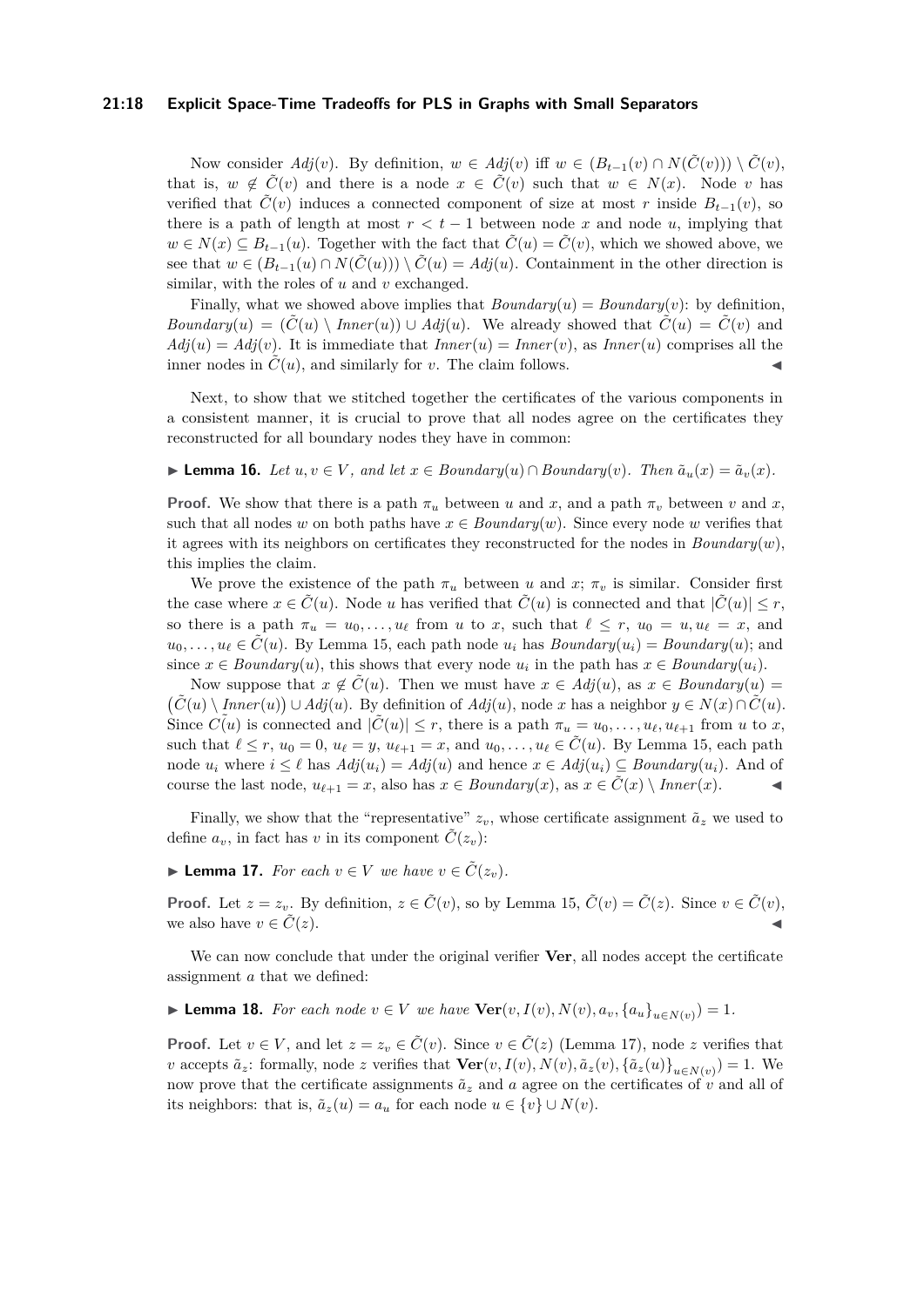- For *v* itself, we defined  $a_v = \tilde{a}_z(v)$ . ÷.
- For a neighbor  $u \in N(v) \cap \tilde{C}(v)$  inside *v*'s component, Lemma [15](#page-16-15) shows that  $\tilde{C}(u) = \tilde{C}(v)$ .  $\overline{a}$ In particular,  $z_u = z_v = z$  (the node with the smallest ID in the component), and therefore  $a_u = \tilde{a}_{z_u}(u) = \tilde{a}_z(u)$ .
- For a neighbor  $u \in N(v) \setminus \tilde{C}(v)$  outside *v*'s component, node *u* must be a boundary node  $(s_u = 1)$ , otherwise condition (V-2) would cause *u* to reject. Also,  $u \in Adj(v)$ , by definition of  $Adj(v)$ . Lemma [15](#page-16-15) shows that  $Adj(z) = Adj(v)$ . and hence  $u \in Adj(z) \subseteq Boundary(z)$ . Now let  $z' = z_u$  be the node "responsible" for *u*; we defined  $a_u = \tilde{a}_{z'}(u)$ . By Lemma [17](#page-17-0) we have  $u \in \tilde{C}(z')$ , and since *u* is a boundary node,  $u \in Boundary(z')$ . We now have that *u* ∈ *Boundary*(*z*) ∩ *Boundary*(*z*<sup>'</sup>), and therefore, by Lemma [16,](#page-17-1)  $a_u = \tilde{a}_{z'}(u) = \tilde{a}_z(u)$ .

Since node *z* has verified that  $\textbf{Ver}(v, I(v), N(v), \tilde{a}_z(v), {\{\tilde{a}_z(u)\}}_{u \in N(v)}) = 1$ , and we have shown that  $a_u = \tilde{a}_z(u)$  for every  $u \in \{v\} \cup N(v)$ , we immediately see that the verifier at node *v* accepts the assignment *a*, i.e.,  $\text{Ver}(v, I(v), N(v), a_v, \{a_u\}_{u \in N(v)}) = 1.$ 

### <span id="page-18-0"></span>**B Missing Proofs from Section [7](#page-11-0)**

**Proof of Lemma [7.](#page-12-1)** It is easy to see that at each level of the tree, the vertices  $C_1, \ldots, C_k$  at that level induce a partition  $V(C_1), \ldots, V(C_k)$  of  $V(G)$ , because the children of each vertex are the connected components that remain after removing some edges (but no vertices are removed). Thus, in particular, the leafs of  $T$  induce a partition of  $V(G)$ .

Next we show that each vertex *C* is an induced subgraph of *G*, by induction on the distance from the root to *C*. The base case is immediate, because the root of the tree is *G* itself. For the induction step, suppose that *C* is an induced subgraph of *G*, and let *D* be a child of *C*. Suppose for the sake of contradiction that there is an edge  $\{u, v\} \in E(G)$ , such that  $u, v \in V(D)$ , but  $\{u, v\} \notin E(D)$ . Recall that by definition of the tree, *D* is a maximal connected component of the graph  $(V(C), E(C) \setminus S_C)$ . Since  $D \subseteq C$ , we have  $u, v \in V(C)$ . and since *C* is an induced subgraph of *G*, we must have  $\{u, v\} \in E(C)$ ; therefore  $\{u, v\}$  must have been removed in the recursive step at *C* as part of the edge separator, i.e.,  $\{u, v\} \in S_C$ . But since *u, v* are in the same connected component *C* of the graph  $(V(C), E(C) \setminus S_C)$ , there is some path  $\pi_{u,v}$  between *u* and *v* that does not include any edge from  $S_C$ . We argue that this contradicts the minimality of  $S_C$ , as taking out only the edges  $S_C \setminus \{ \{u, v\} \}$  yields exactly the same maximal connected components as taking out all of *S<sup>C</sup>* .

To see this, let us abuse notation slightly, and denote by  $D \backslash F$  the graph  $(V(D), E(D) \backslash F)$ . We claim that for any two nodes  $x, y \in D$ , node *x* is reachable from *y* in  $D \setminus S_C$  iff it is reachable from *y* in  $D \setminus (S_C \setminus \{\{u, v\}\})$ : clearly, if *x* is reachable from *y* in  $D \setminus S_C$ , then it is also reachable from *y* in  $D \setminus (S_C \setminus \{\{u, v\}\})$ . For the other direction, if *x* is reachable from *y* in  $D \setminus (S_C \setminus \{\{u, v\}\})$ , then we can also reach *x* from *y* by a path that does not include any edge of  $S_C$ : given a path that avoids all edges in  $S_C \setminus \{\{u, v\}\}\$  but does include  $\{u, v\}$ , we simply replace  $\{u, v\}$  by the path  $\pi_{u, v}$  whose existence we showed above, which does not include any edges of  $S_C$ .

**Proof of Lemma [8.](#page-12-2)** Since  $C(v)$  is a leaf of the decomposition tree,  $|C(v)| \leq d - 1$ . Also, every vertex of the decomposition tree is a connected subgraph of  $G$ .

**Proof of Lemma [10.](#page-12-3)** If *C* is an ancestor of *C'*, an easy induction on the distance between *C* and *C* ′ in *T* shows that *C* ′ is a subgraph of *C*: the children of every inner vertex *D* of *T* are subgraphs of *D*. If *C, C*′ are not ancestors of one another, then let *D* be the lowest common ancestor of *C* and *C'*. We have  $D \neq C, D \neq C'$ . Let *D'* be the child of *D* that is an ancestor of *C*, and let  $D''$  be the child of *D* that is an ancestor of *C'*. Then  $D', D''$  are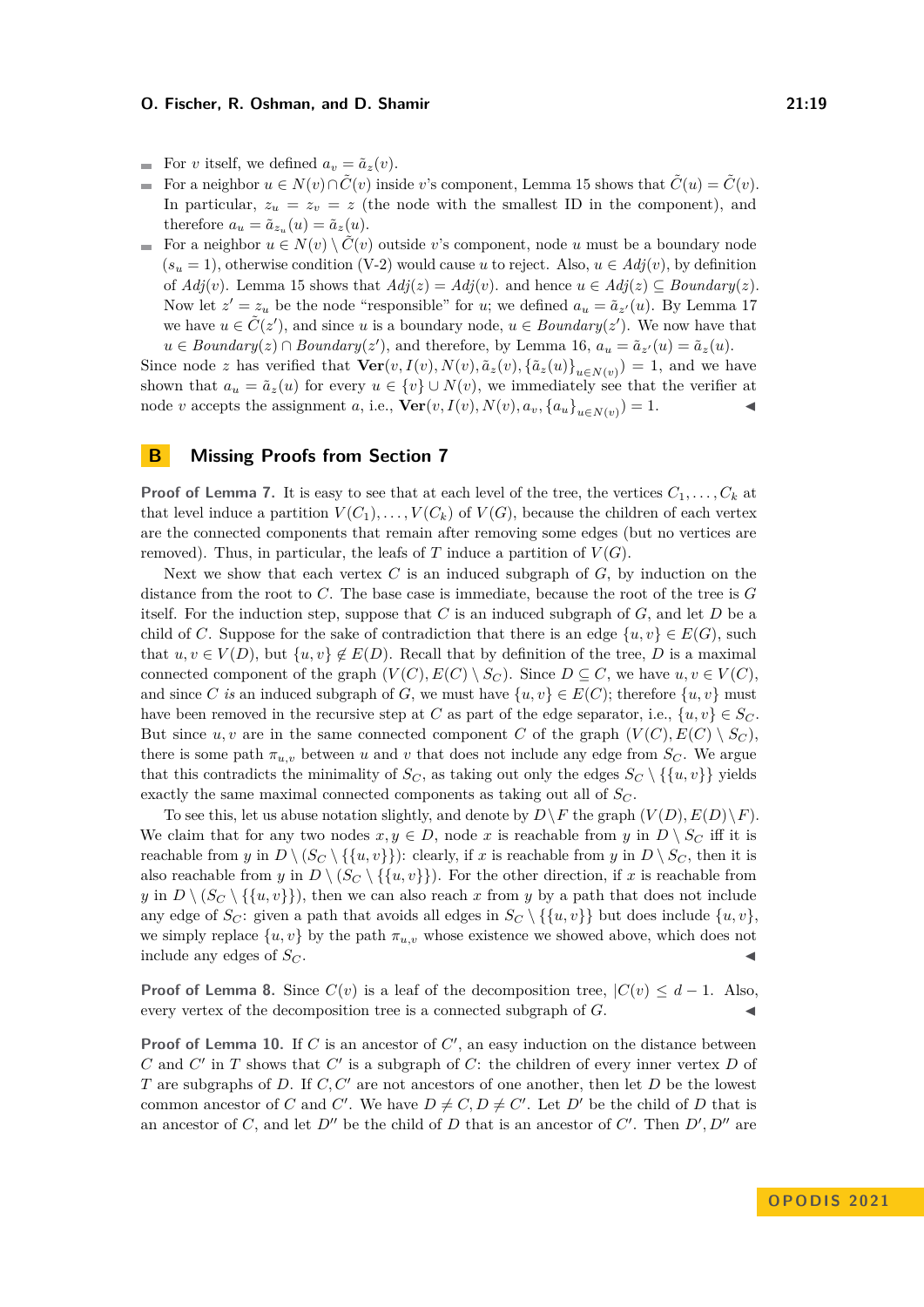### **21:20 Explicit Space-Time Tradeoffs for PLS in Graphs with Small Separators**

vertex-disjoint, as they are both maximal connected components of the graph obtained from *D* by removing the edges in  $S_D$ . Since we have already shown that  $C \subseteq D'$  and  $C' \subseteq D''$ , it follows that  $C$  and  $C'$  are also vertex-disjoint.

**Proof of Lemma** [11.](#page-12-4) Let *D* be the lowest common ancestor of  $C(u)$  and  $C(v)$  in *T*, and let  $D_u, D_v$  be the children of *D* that are ancestors of  $C(u), C(v)$ , respectively. Of course,  $D_u \neq D_v$ . By Lemma [10,](#page-12-3) we have  $C(u) \subseteq D_u \subseteq D$  and  $C(v) \subseteq D_v \subseteq D$ , and hence  $u \in D_u$ ,  $v \in D_v$ , and  $u, v \in D$ . And since *D* is an induced subgraph of *G* (Lemma [7\)](#page-12-1), and we know that  $\{u, v\} \in E$  (as  $v \in N(u)$ ), it must be that  $\{u, v\} \in E(D)$ . But  $D_u$  and  $D_v$  are maximal connected components of  $(V(D), E(D) \setminus S_D)$ , and so the edge  $\{u, v\}$  must be in  $S_D$ , otherwise *u, v* would be in the same child of *D*. It follows that  $u, v \in X_D \subseteq X$ .

**Proof of Lemma [12.](#page-12-5)** *T* has depth  $O(\log n)$ , and at every ancestor  $C'$  of  $C(v)$  we have  $|X_{C'}| \le s(|C'|) \le s(n)$ . The claim follows.

**Proof of Lemma [13.](#page-12-0)** Since  $x \in X$ , there is some inner vertex *C* such that  $x \in X_C$ , and by definition, for every  $v \in C$  we have  $x \in Up(v)$ . Therefore  $V(C) \subseteq Down(x)$ . In particular, since *C* is a connected subgraph of size at least *d*, and since  $x \in X_C \subseteq V(C)$ , we have  $|V(C) \cap B_d(x)| \ge d$ . Therefore  $|Down(x) \cap B_d(x)| \ge |V(C) \cap B_d(x)| \ge d$ .

**Completeness of the prover**  $\Pr{v_{sep}^t}$ **.** To show that the honest prover  $\Pr{v_{sep}^t}$  causes all nodes to accept, we relate the values that nodes compute during their verification to the decomposition tree computed by the prover. We continue to refer to nodes as 'inner' or 'boundary' nodes, except that now, since we are working with the honest prover, we know that *v* is a boundary node (i.e.,  $s_v = 1$ ) iff  $v \in X$ .

<span id="page-19-0"></span> $\blacktriangleright$  **Lemma 19.** For each inner node *v* we have  $\tilde{C}(v) = C(v)$ .

**Proof.** Recall that  $\tilde{C}(v)$  is the set of nodes *u* in  $B_{t-1}(v)$  that have  $cid_u = cid_v$ . By definition, the prover assigns  $cid_u = ID(C(u))$  to each node *u*. Therefore,  $cid_u = cid_v$  iff  $C(u) = C(v)$ , that is, iff  $u \in C(v)$ . It follows that  $\tilde{C}(v) = C(v) \cap B_{t-1}(v)$ . But by Lemma [8](#page-12-2) we have  $C(v) \subseteq B_d(v)$ , implying that  $C(v) \cap B_{t-1}(v) = C(v)$ , and therefore,  $\tilde{C}(v) = C(v)$ .

<span id="page-19-1"></span>▶ **Lemma 20.** *Conditions*  $(V-1)$  *and*  $(V-2)$  *are satisfied at every node*  $v ∈ V$ *.* 

**Proof.** Fix  $v \in V$ , and let us verify that the conditions hold.

- **V-1:** By Lemma [19](#page-19-0) we have  $\tilde{C}(v) = C(v)$ , and since  $C(v)$  is a leaf of the decomposition tree, it is a connected component of size  $|C(v)| \leq r = d - 1$ . Thus,  $\tilde{C}(v)$  induces a connected component of size at most  $r$  in  $B_{t-1}(v)$ .
- **V**-2: Let *u* ∈ *N*(*v*) be an inner node ( $s_u$  = 0). Then *u* ∉ *X*, and by Lemma [11,](#page-12-4) every neighbor of *u* must be in the same component,  $C(u) = C(v)$ . This implies that  $cid_u = cid_v$ .

Next we show that the checks associated with the reconstruction of the boundary nodes' certificates succeed:

<span id="page-19-2"></span>▶ **Lemma 21.** *Let*  $v \in V$ *. For each*  $x \in Boundary(v)$  *we have*  $|A_v(x)| \ge d$ *, and all piece indices that appear in*  $A_v(x)$  *are distinct. Moreover, the reconstructed certificate*  $\tilde{a}_v(x)$  *is the true certificate ax.*

**Proof.** First, note that *x* is a boundary node  $(s_x = 1)$ : if  $x \in C(v) \setminus Inner(v)$  then this is immediate by definition of *Inner*(*v*). Otherwise, we have  $x \in Adj(v)$ , meaning that  $x \notin C(v)$ and there is some neighbor  $y \in \tilde{C}(v)$  such that  $x \in N(y)$ . Inner nodes cannot have neighbors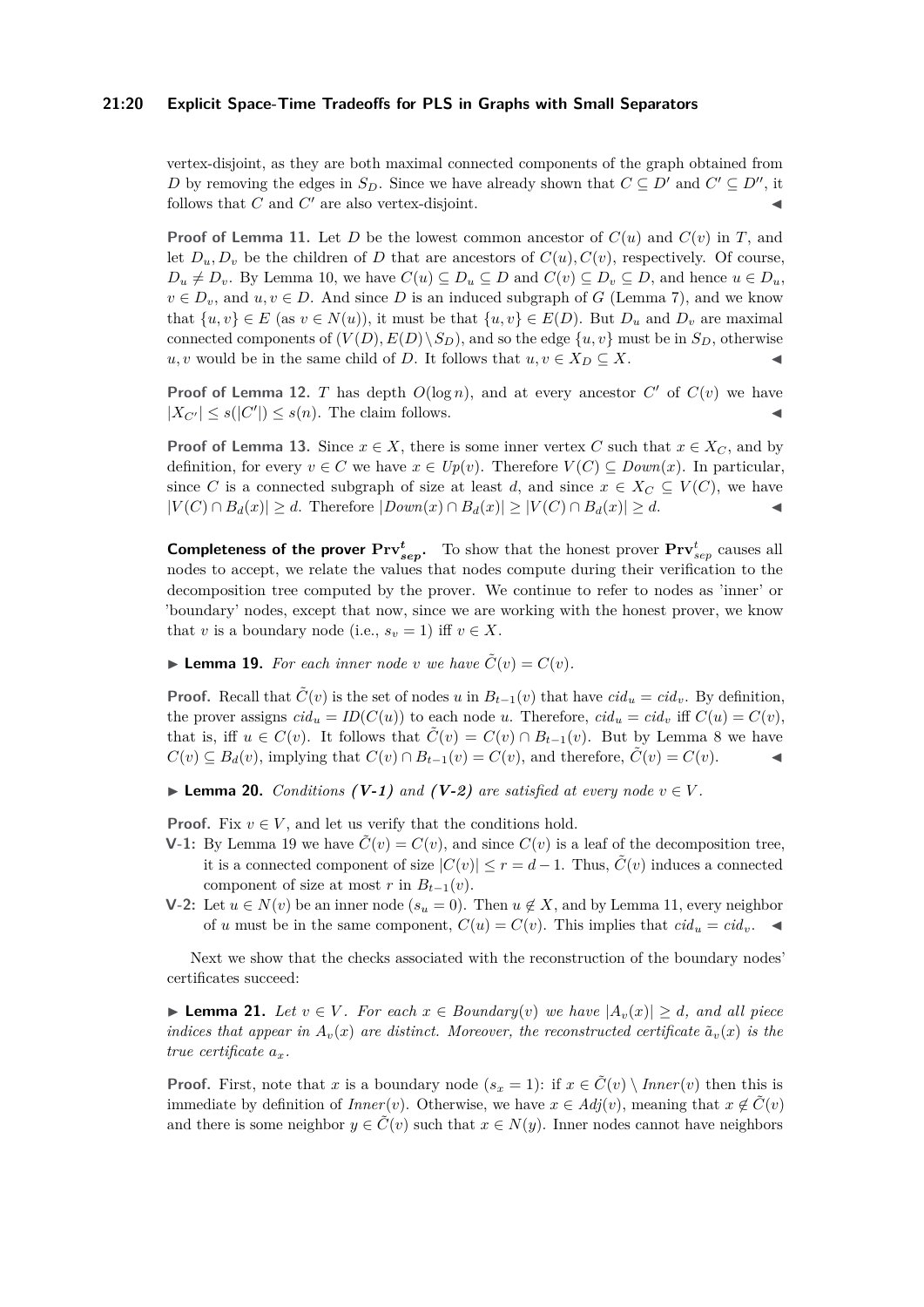from a different component (by  $(V-2)$ , which as we proved in Lemma [20](#page-19-1) is satisfied). Therefore *x* is a boundary node, and the prover disperses pieces of  $a_x$  across all the nodes in  $Down(x)$ .

By Lemma [13,](#page-12-0) there are at least *d* nodes in  $Down(x) \cap B_d(x)$ . All these nodes are in *B*<sub>t−1</sub>(*v*): because  $|\tilde{C}(v)| \leq r = d - 1$  (Lemma [8\)](#page-12-2) and  $x \in N(\tilde{C})$ , we have  $x \in B_d(v)$ , and therefore  $B_d(x) \subseteq B_{2d}(v) \subseteq B_{t-1}(v)$  (as  $d = \lfloor t/2 \rfloor - 1$ ). Consequently,  $A_v(x)$  includes at least *d* distinct pieces of  $a_x$ , and the decoder *D* reconstructs  $a_x$  successfully.

▶ **Lemma 22.** *The verifier*  $\mathbf{Ver}^t_{r,d}$  *accepts at all nodes*  $v \in V$ *.* 

**Proof.** We have already shown that conditions (V-1) and (V-2) are satisfied at all nodes, and that the reconstruction step succeeds. It remains to prove that for every node  $v \in V$ . there is some certificate assignment  $\tilde{a}_v$  that agrees with the certificates that *v* reconstructed for each boundary node  $x \in Boundary(v)$ , and which causes **Ver** to accept at all nodes in *C*(*v*). Naturally, we define  $\tilde{a}_v(u) = a_u$  for each  $u \in All(v)$ . By Lemma [21,](#page-19-2) this indeed agrees with the certificates that *v* reconstructed for its boundary nodes.

Since we know that  $\text{Ver}(u, I(u), N(u), a_u, \{a_w\}_{w \in N(u)}) = 1$  for all  $u \in V$ , we get that for every  $u \in C(v)$ , we have  $\text{Ver}(u, I(u), N(u), \tilde{a}_v(u), {\{\tilde{a}_v(w)\}}_{w \in N(u)}) = 1.$ 

### <span id="page-20-0"></span>**C Missing Proofs from Section [8](#page-13-0)**

**Conditions (R-1)–(R-3) in the case where**  $|V_i| < r$ **.** We prove that  $C_i, X_i$  satisfy the requirements:

- **(R-1)** (P-1): clearly,  $|C_i| \leq |V_i| < r$ , and  $C_i$  is a maximal connected component of  $G_i$ , which is an induced subgraph of *G*. Therefore  $G[C_i]$  is a a connected subgraph of size at most *r*,as required.
- **(R-2)** Let  $u \in C_i$  and  $v \in V \setminus C_i$  be such that  $\{u, v\} \in E$ . It cannot be that  $v \in V_i$ , because *V*<sup>*i*</sup> is an induced subgraph of *G*, so this would imply that  $\{u, v\} \in E[G_i]$ , contradicting the fact that  $C_i$  is a maximal connected component of  $G_i$ . Thus,  $v \notin V_i$ , meaning that  $v \in C_j$  for some  $j < i$ . In addition, since  $C_j \cap V_i = \emptyset$  and  $u \in C_i \subseteq V_i$ , we have  $u \notin C_i$ . Because  $C_i$  satisfies the requirements of the lemma, this implies that either  $u \in \bigcup_{j' < j} X_{j'}$  or  $v \in \bigcup_{j' < j} X_{j'}$ . And since  $j < i$ , the requirement is satisfied for  $C_i$ as well.
- **(R-3)** We have  $|X_i| = 0$ .

**Conditions (R-1)–(R-3) in the case where**  $|V_i| \geq r$ . Let us prove that the requirements are satisfied:

- **(R-1)** We have  $|C_i| \leq |R^*| \leq r$ , and since  $C_i$  is a maximal connected component of  $G_i[R^*]$ , and  $G_i$  is itself an induced subgraph of  $G$ , we see that  $G[C_i]$  is a connected subgraph of size at most *r*, as required.
- **(R-2)** Let  $u \in C_i$  and  $v \in V \setminus C_i$  such that  $\{u, v\} \in E$ . There are two cases:
	- $v \in G_i$ : note that since  $C_i$  is a maximal connected component of  $G_i[R^*]$  and  $G_i$  is itself an induced subgraph of *G*, we must have  $v \notin R^*$ , otherwise the presence of the edge  $\{u, v\} \in E$  would mean that  $u, v$  are both in the same maximal connected component. Thus, there is some region  $R' \neq R$  that covers the edge  $\{u, v\}$ , that is,  $u, v \in R'$ . But this implies that  $u \in R^* \cap R'$ , so *u* is a border node, and  $u \in X_i$ .
		- $v \notin G_i$ : then since  $G_i$  is the graph induced by  $V_i = V \setminus \bigcup_{i' < i} C_{i'}$ , there is some component  $C_{i'}$ ,  $i' < i$ , such that  $v \in C_{i'}$ . Since  $C_{i'}$  satisfies (R-2), we have either  $u \in \bigcup_{i'' < i'} X_{i''}$  or  $v \in \bigcup_{i'' < i'} X_{i''}$ , and since  $i' < i$ , this implies that (R-2) is satisfied for  $C_i$  as well.
- **(R-3)** Holds by choice of  $C_i$  as a maximal connected component  $W_i$  that satisfies [\(3\)](#page-14-1).